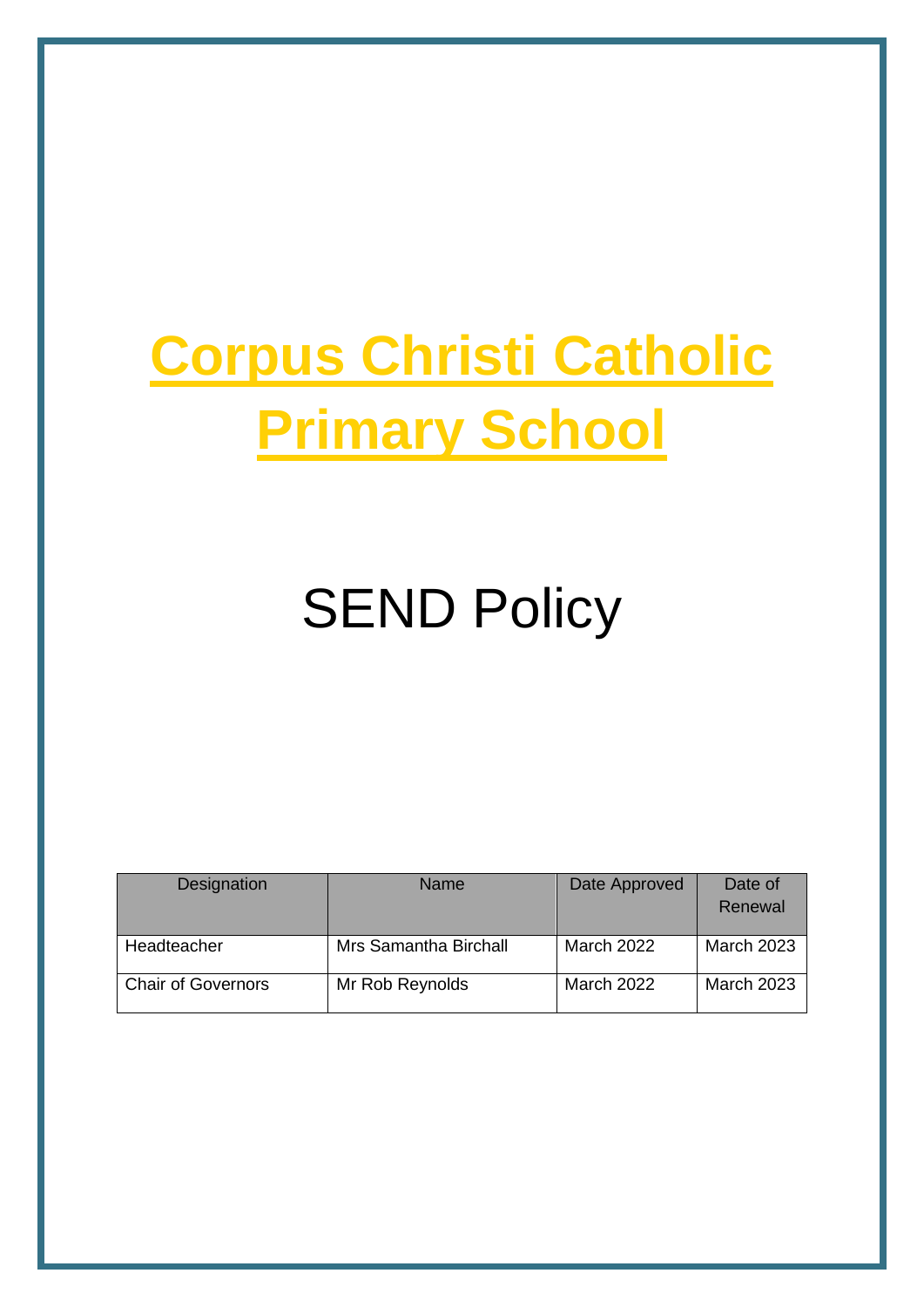# **Contents:**

#### **[Statement of intent](#page-2-0)**

- 1. **[Updated]** [Legal framework](#page-3-0)
- 2. [Identifying SEND](#page-4-0)
- 3. [Definitions](#page-4-1)
- 4. [Objectives](#page-6-0)
- 5. **[Updated]** [Roles and responsibilities](#page-6-1)
- 6. **[EYFS]** [Early years pupils with SEND](#page-9-0)
- 7. [Children with specific circumstances](#page-10-0)
- 8. **[Updated]** [Admissions](#page-11-0)
- 9. [Involving pupils and parents in decision-making](#page-11-1)
- 10. [Joint commissioning, planning and delivery](#page-12-0)
- 11. [Funding](#page-13-0)
- 12. [Local Offer](#page-13-1)
- 13. [Graduated approach](#page-13-2)
- 14. [Assessment](#page-14-0)
- 15. [Training](#page-15-0)
- 16. [Promoting mental health and wellbeing](#page-15-1)
- 17. [EHC plans](#page-16-0)
- 18. [Reviewing EHC plans](#page-17-0)
- 19. **[Updated]** [Safeguarding](#page-17-1)
- 20. [Transferring between different phases of education](#page-18-0)
- 21. [SEND tribunal](#page-18-1)
- 22. [Supporting successful preparation for adulthood](#page-19-0)
- 23. Data and record keeping
- 24. [Confidentiality](#page-20-0)
- 25. [Resolving disagreements](#page-20-1)
- 26. [Publishing information](#page-21-0)
- 27. [Monitoring and review](#page-21-1)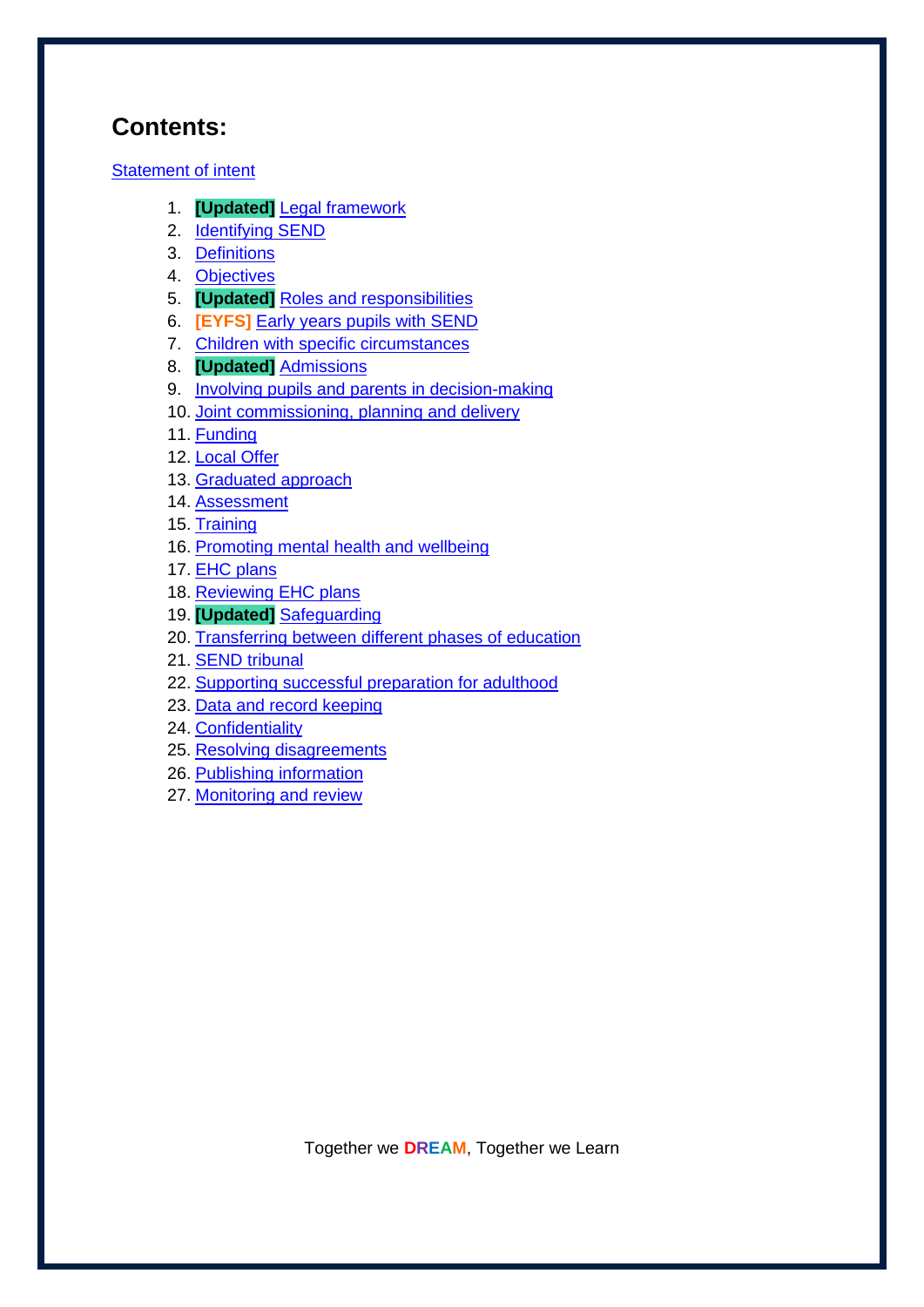#### <span id="page-2-0"></span>**Statement of intent**

Corpus Christi values all pupils and celebrates diversity of experience, interest and achievement. All pupils need to experience praise, recognition and success, and pupils with SEND have equal entitlement to this.

This policy outlines the framework for the school to meet its duty, obligation and principal equality values to provide a high-quality education to all of its pupils, including pupils with SEND, and to do everything it can to meet the needs of pupils with SEND.

Through successful implementation of this policy, the school aims to:

- Eliminate discrimination.
- Promote equal opportunities.
- Foster good relationships between pupils with SEND and pupils without SEND.

The school will work with the LA, or equivalent, within the following principles, which underpin this policy:

- The involvement of pupils and their parents in decision-making
- The identification of pupils' needs
- Collaboration between education, health and social care services to provide support
- High-quality provision to meet the needs of pupils with SEND
- Greater choice and control for pupils and their parents over their support
- Successful preparation for adulthood, including independent living and employment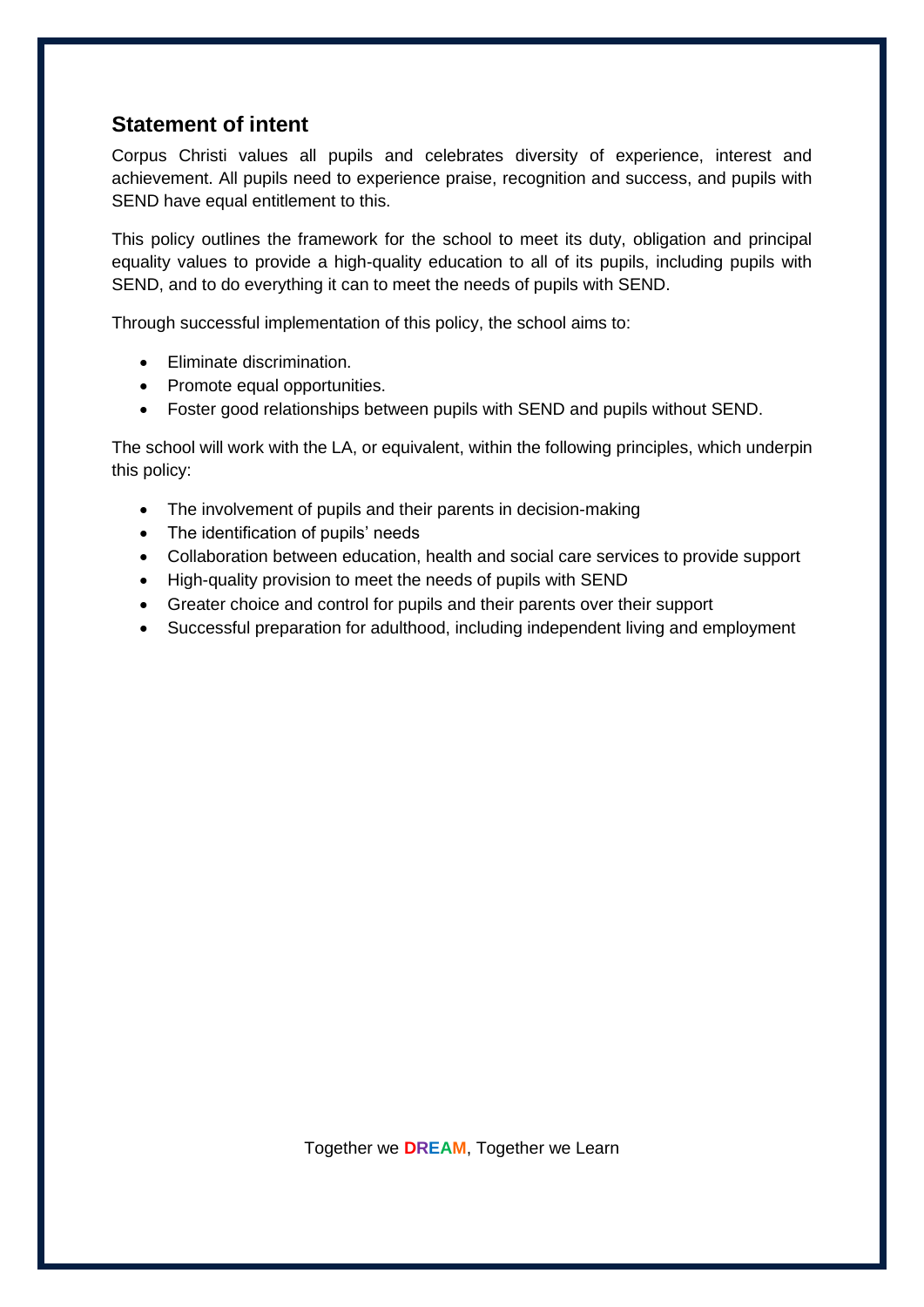# <span id="page-3-0"></span>**1. [Updated] Legal framework**

This policy has due regard to all relevant legislation including, but not limited to, the following:

- Children and Families Act 2014
- Health and Social Care Act 2012
- Equality Act 2010
- The Equality Act 2010 (Disability) Regulations 2010
- Education Act 1996
- Education Act 2002
- Mental Capacity Act 2005
- Children Act 1989
- The Special Educational Needs and Disability (Amendment) Regulations 2015
- The Special Educational Needs (Personal Budgets) Regulations 2014
- The Special Educational Needs and Disability (Detained Persons) Regulations 2015
- Local Government Act 1974
- Disabled Persons (Services, Consultation and Representation) Act 1986
- Data Protection Act 2018
- The UK General Data Protection Regulation (GDPR)

**[Updated]** This policy has due regard to statutory and non-statutory guidance, including, but not limited to, the following:

- DfE (2015) 'Special educational needs and disability code of practice: 0 to 25 years'
- DfE (2015) 'Supporting pupils at school with medical conditions'
- **[Updated]** DfE (2021) 'Keeping children safe in education 2021'
- DfE (2018) 'Working Together to Safeguard Children 2018'
- DfE (2018) 'Mental health and wellbeing provision in schools'
- **[Updated]** DfE (2021) 'School Admissions Code'

This policy operates in conjunction with the following school policies:

- Admissions Policy
- Pupil Equality, Equity, Diversity and Inclusion Policy
- Pupil Confidentiality Policy
- Data Protection Policy
- Records Management Policy
- Social, Emotional and Mental Health (SEMH) Policy
- Supporting Pupils with Medical Conditions Policy
- Child Protection and Safeguarding Policy
- Exclusion Policy
- Behaviour Policy
- Complaints Procedures Policy
- Accessibility Policy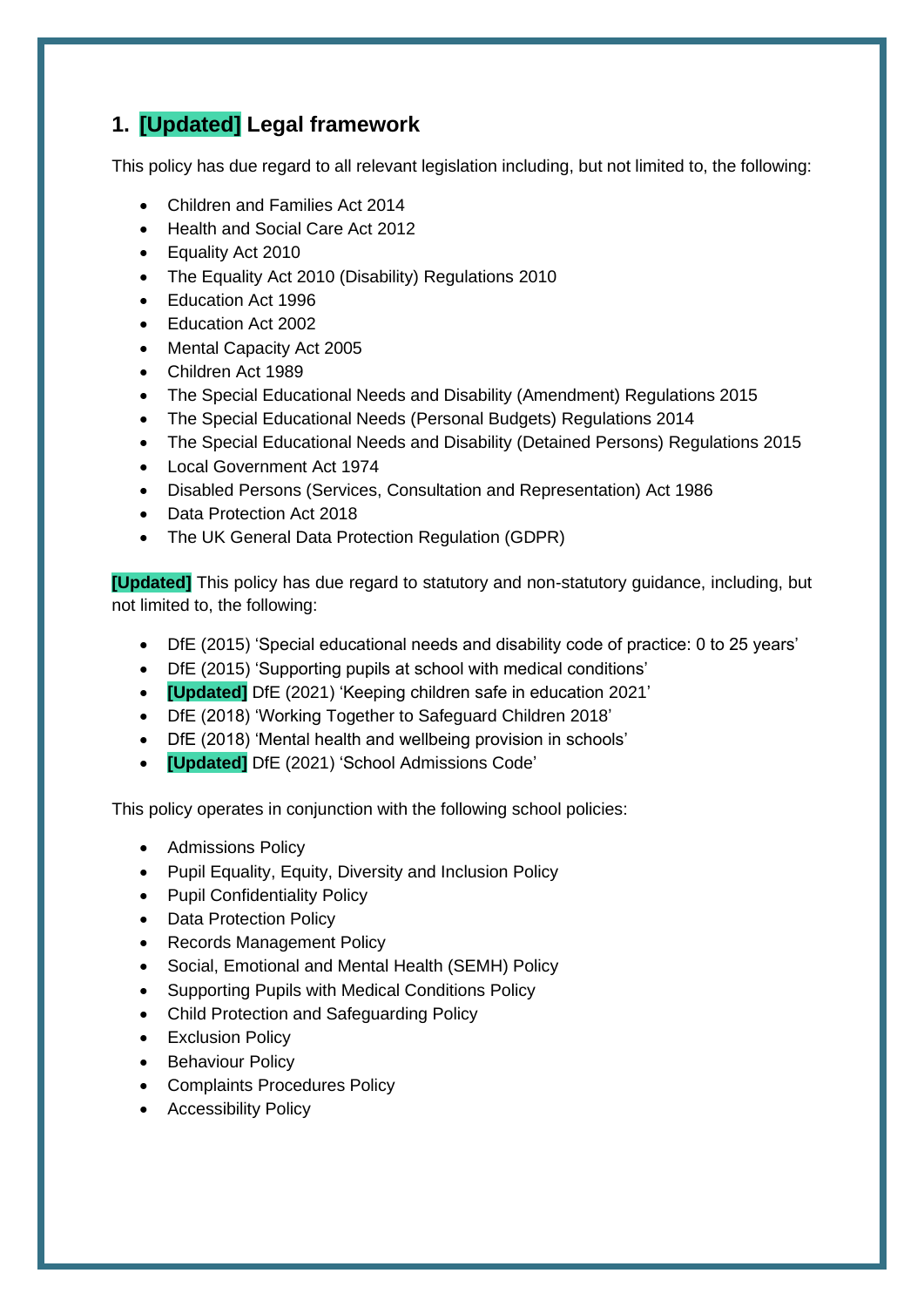# <span id="page-4-0"></span>**2. Identifying SEND**

The school has a clear approach to identifying and responding to SEND, and recognises that early identification and effective provision improves long-term outcomes for the pupils.

With the support of the SLT, classroom teachers will conduct regular progress assessments for all pupils, with the aim of identifying pupils who are making less than expected progress.

'Less than expected progress' will be characterised using the following stipulations:

- Progress is significantly slower than the class average, from the same baseline
- Progress does not match or better the pupil's previous rate of progress
- Progress fails to close the attainment gap within the class
- The attainment gap is widened by the plateauing of progress

#### <span id="page-4-1"></span>**3. Definitions**

For this policy, a pupil is defined as having SEND if they have a:

- Significantly greater difficulty in learning than most others of the same age.
- Disability or health condition that prevents or hinders them from making use of educational facilities used by peers of the same age.

Under the Equality Act 2010, a disability is a physical or mental impairment which has a longterm and substantial adverse effect on a person's ability to carry out normal day-to-day activities.

The school reviews how well equipped we are to provide support across the following areas:

- Communication and interaction
- Cognition and learning
- Social, emotional and mental health difficulties
- Sensory and physical needs

#### 1.1. **Communication and interaction**

Pupils with speech, language and communication needs (SLCN) have difficulty in communicating with others, often because they have difficulty saying what they want, they cannot understand what is being said to them, or they do not understand or use social rules of communication.

The school recognises that:

- Pupils with Autism Spectrum Disorder (ASD), including Asperger's Syndrome and Autism, can have particular difficulties with social interaction.
- The profile for every pupil with SLCN is different and their needs may change over time. They may have difficulty with one, some, or all the different aspects of speech, language or social communication at different times of their lives.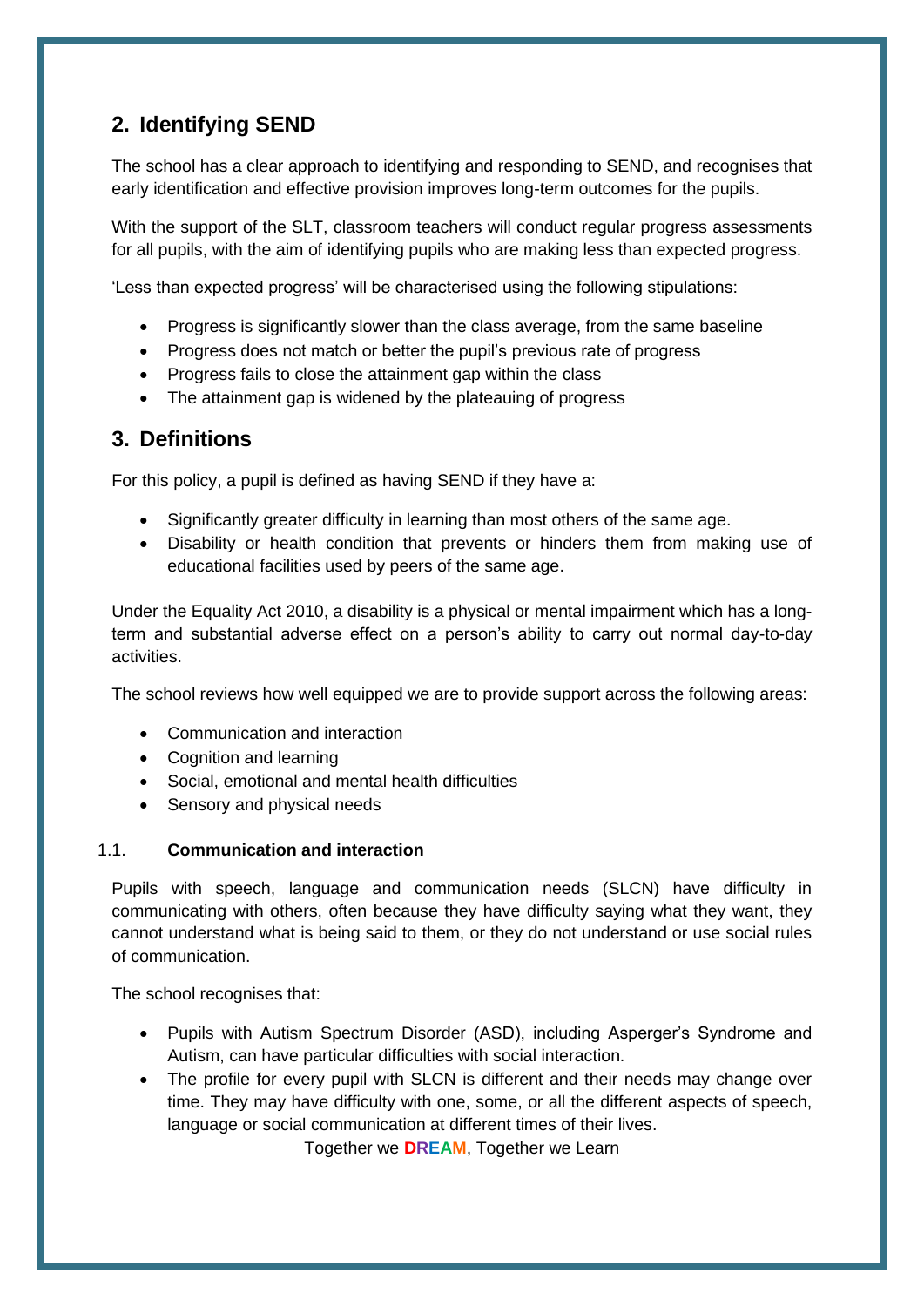The SENCO will work with pupils, parents, and language and communication experts where necessary to ensure pupils with SLCN reach their potential.

#### 1.2. **Cognition and learning**

Pupils with learning difficulties may require support – the school will offer one-to-one learning support where necessary.

The school understands that learning difficulties cover a wide range of needs, such as moderate learning difficulty (MLD), severe learning difficulty (SLD) and profound and multiple learning disabilities (PMLD). The SENCO will ensure that any provision offered will be suitable to the needs of the pupil.

Specific learning difficulties (SpLDs) affect one or more specific aspects of learning. This encompasses a range of conditions such as dyslexia, dyscalculia and dyspraxia.

#### 1.3. **Social, emotional and mental health (SEMH) difficulties**

Pupils may experience a wide range of social and emotional difficulties that manifest themselves in many ways, including becoming withdrawn or isolated, or displaying challenging, disruptive and disturbing behaviour. The school recognises that these behaviours may reflect underlying mental health difficulties such as anxiety or depression, and the school will implement a Social, Emotional and Mental Health (SEMH) Policy to support pupils with these difficulties.

The school will ensure that provisions and allowances are made for the ways in which these mental health difficulties can influence the behaviour of pupils with SEND within its Behaviour Policy, including how we will manage the effect of any disruptive behaviour so that it doesn't adversely affect other pupils.

#### 1.4. **Sensory or physical needs**

Impairments that prevent or hinder pupils from using the school facilities, such as vision impairment (VI), do not necessarily have SEND. The school will ensure staff understand that:

- Some conditions can be age-related and can fluctuate over time.
- A pupil with a disability is covered by the definition of SEND if they require special educational provision.

Under The Equality Act 2010 (Disability) Regulations 2010, the following conditions do not constitute a disability:

- A tendency to set fires
- A tendency to steal
- A tendency to commit physical or sexual abuse towards others
- Exhibitionism
- Voyeurism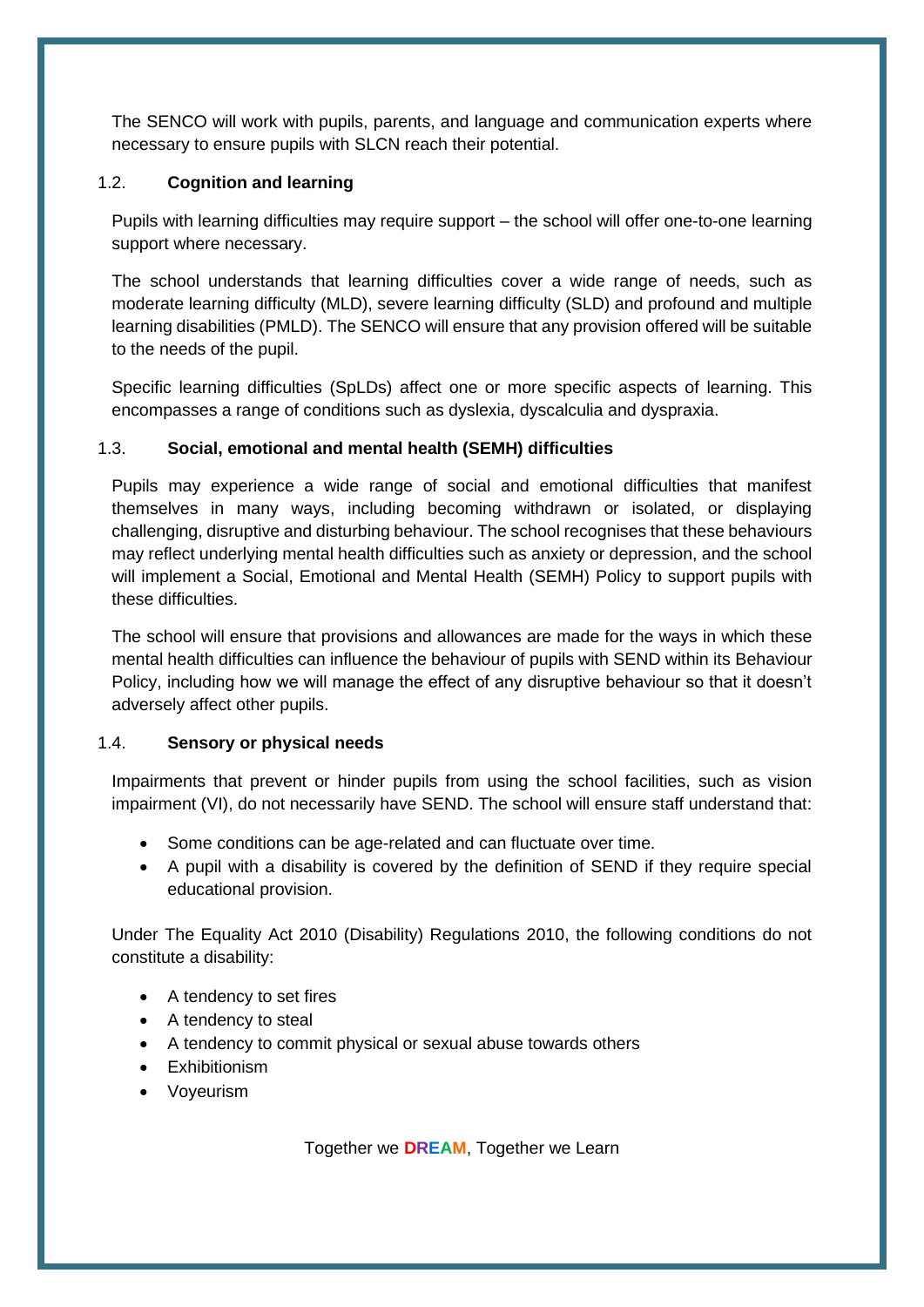The school recognises, however, that pupils who have sensory or physical impairments may require specialist support or equipment to access their learning, regardless of whether or not their impairment falls under the SEND definition, and the SENCO will ensure that their support needs are being met.

## <span id="page-6-0"></span>**4. Objectives**

The school will meet the core aims of this policy by achieving the following strategic and measurable objectives:

- To follow the graduated approach outlined in the DfE's 'Special educational needs and disability code of practice: 0 to 25 years'
- To monitor the progress of all pupils to aid the earliest possible identification of SEND

# <span id="page-6-1"></span>**5. [Updated] Roles and responsibilities**

**[Updated]** The governing board will be responsible for:

- Communicating with pupils with SEND and their parents when reviewing policies that affect them.
- Ensuring that effective provision is in place for all pupils with SEND, whether or not they have an EHC plan.
- Securing the special educational provision called for by a pupil's SEND.
- Designating an appropriate member of staff to be the SENCO and having responsibility for coordinating provision for pupils with SEND.
- Appointing a designated teacher for LAC, where appropriate.
- Ensuring that reasonable adjustments are made for pupils with disabilities to help alleviate any substantial disadvantage they experience because of their disability.
- Taking necessary steps to ensure that pupils with disabilities are not discriminated against, harassed or victimised, e.g. in line with the Pupil Equality, Equity, Diversity and Inclusion Policy.
- Preparing the arrangements for the admission of pupils with SEND and the facilities provided to enable access to the school for pupils with disabilities.
- Regularly monitoring the school's policies and procedures, to review their impact on pupils with SEND, including on their mental health and wellbeing.
- Preparing the Accessibility Plan, showing how the school intends to progressively improve access over time.
- Publishing annual information setting out the measures and facilities to assist access for pupils with disabilities on the school's website.
- Publishing annual information about the arrangements for the admission of pupils with SEND, the steps taken to prevent pupils being treated less favourably than others, the facilities provided to assist pupils with SEND, and the school's Accessibility Plan on the school's website.
- Developing complaints procedures which, along with details about appealing to the SEND tribunal, will be made known to parents and pupils.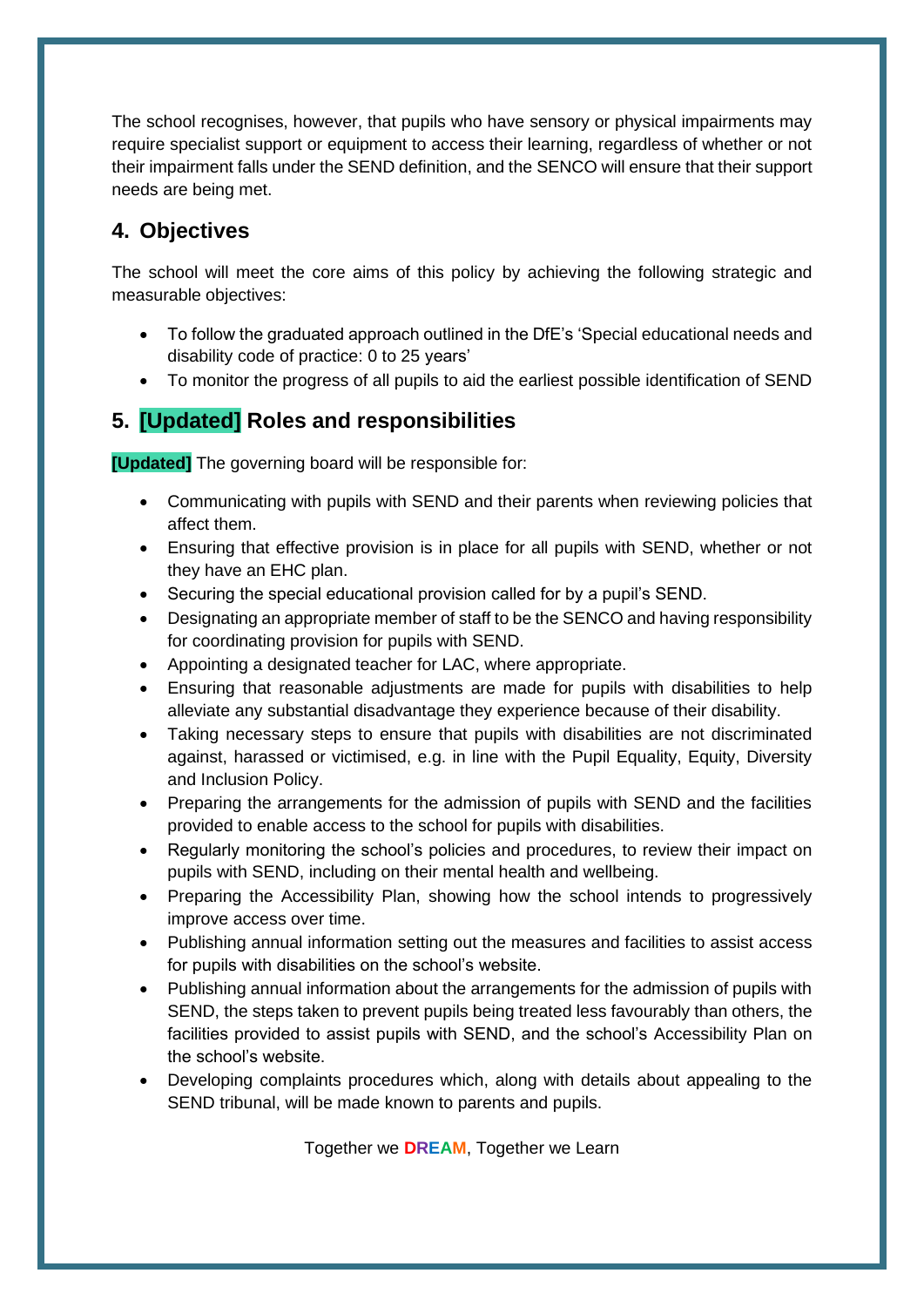- Providing suitable, full-time education from the sixth day of a fixed permanent exclusion of a pupil with SEND, in line with their EHC plan.
- Ensuring arrangements are in place to support pupils at school with medical conditions, in line with the school's Supporting Pupils with Medical Conditions Policy.
- Cooperating with the LA in drawing up and reviewing the Local Offer.
- Appointing an individual governor or sub-committee to oversee the school's arrangements for SEND.
- Preparing the SEND information report and publishing it on the website.
- **[New]** Ensuring that the school's Child Protection and Safeguarding Policy addresses additional safeguarding challenges that children with SEND may face.

The headteacher will be responsible for:

- Ensuring that those who are teaching or working with pupils with SEND are aware of their needs and have arrangements in place to meet them.
- Ensuring that teachers monitor and review pupils' progress during the academic year.
- Cooperating with the LA during annual EHC plan reviews.
- Ensuring that the SENCO has sufficient time and resources to carry out their functions.
- Providing the SENCO with sufficient administrative support and time away from teaching to enable them to fulfil their responsibilities.
- Assisting the governing board in appointing a designated teacher for LAC, who will work closely with the SENCO to ensure that the needs of the pupils are fully understood by relevant school staff.
- Regularly and carefully reviewing the quality of teaching for pupils at risk of underachievement, as a core part of the school's performance management arrangements.
- Ensuring that teachers understand the strategies to identify and support vulnerable pupils.
- Ensuring teachers have an established understanding of different types of SEND.
- Ensuring that procedures and policies for the day-to-day running of the school do not directly or indirectly discriminate against pupils with SEND.
- Ensuring that pupils with SEND and their parents are actively supported in contributing to needs assessments, and developing and reviewing EHC plans.
- Establishing and maintaining a culture of high expectations and including pupils with SEND in all opportunities available to other pupils.
- Ensuring that the approach to the curriculum includes how it is made accessible for pupils with SEND.
- Consulting health and social care professionals, pupils, and parents to ensure the needs of pupils with medical conditions are effectively supported.
- Keeping parents and relevant teachers up-to-date with any changes or concerns involving a pupil, considering the school's Pupil Confidentiality Policy.
- Identifying any patterns in the identification of SEND within the school and comparing these with national data.
- Reporting to the governing board on the impact of SEND policies and procedures, including on pupils' mental health and wellbeing.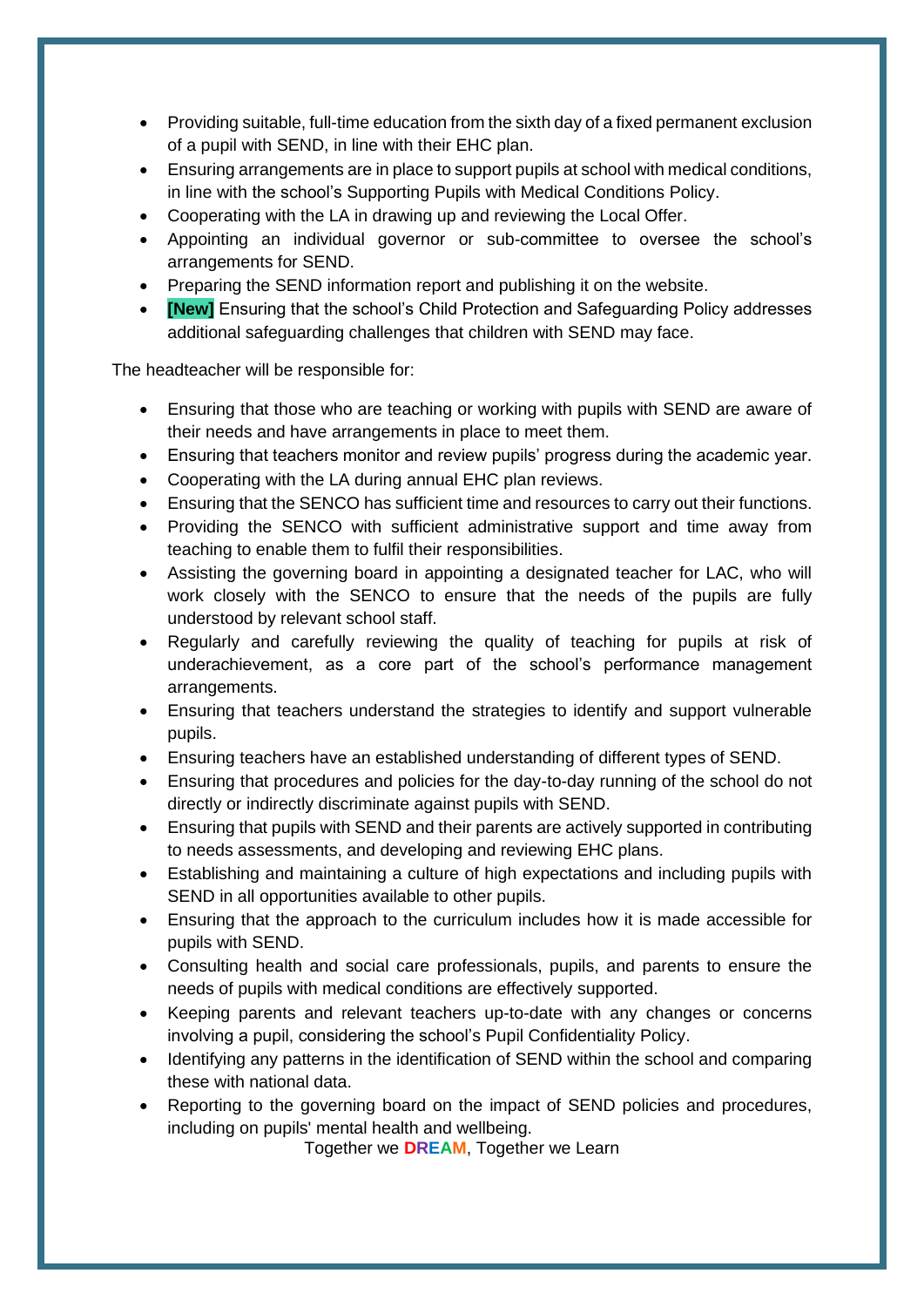• Ensuring that the SENCO is provided with training, with an emphasis on mental health, on an annual basis.

The SENCO will be responsible for:

- Collaborating with the governing board and headteacher, as part of the SLT, to determine the strategic development of the SEND policy and provision in the school.
- Working with the relevant governors and the headteacher to ensure that the school meets its responsibilities under the Equality Act 2010, regarding reasonable adjustments and access arrangements.
- The day-to-day operation and implementation of the SEND policy.
- Coordinating the specific provision made to support individual pupils with SEND, including those with EHC plans.
- Liaising with the relevant, designated teachers where LAC have SEND.
- Advising on a graduated approach to providing SEND support.
- Advising on the deployment of the school's delegated budget and other resources to meet pupils' needs effectively.
- Liaising with the parents of pupils with SEND.
- Liaising with early years providers, other schools, educational psychologists, health and social care professionals, and independent or voluntary bodies, as required.
- Being a key point of contact for external agencies, especially the LA and LA support services.
- Liaising with the potential future providers of education to ensure that pupils and their parents are informed about the options, and a smooth transition is planned.
- Drawing up a one-page profile of a pupil with SEND.
- Providing professional guidance to colleagues and working closely with staff members, parents and other agencies, including SEND charities.
- Being familiar with the provision in the Local Offer and being able to work with professionals who are providing a supporting role to the family.
- Ensuring, as far as possible, that pupils with SEND take part in activities run by the school, together with those who do not have SEND.
- Ensuring that the school keeps the records of all pupils with SEND up-to-date, in line with the school's Data Protection Policy.
- Informing the parents of pupils with SEND, who do not have an EHC plan, that SEND provision is being made.
- In collaboration with the headteacher, identifying any patterns in the identification of SEND within the school and comparing these with national data.
- Participating in training and CPD opportunities, some of which emphasise mental health to a greater extent.
- Providing training to relevant class teachers.
- Supporting teachers in the further assessment of a pupil's particular strengths and weaknesses, and advising on effective implementation of support.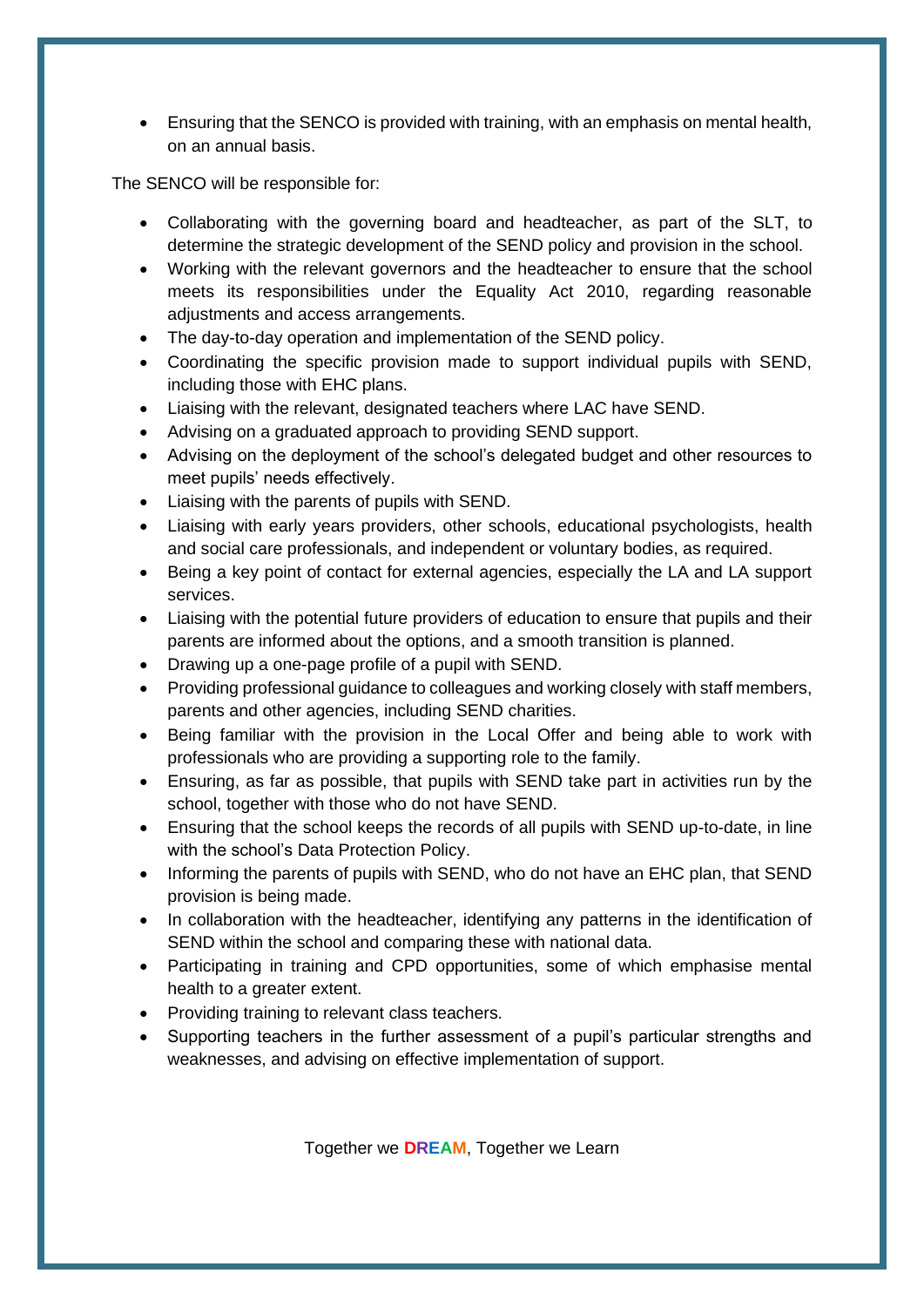**[New]** The DSL will be responsible for:

- Liaising with the headteacher to inform them of any issues, especially ongoing enquiries under section 47 of the Children Act 1989 and police investigations regarding pupils with SEND.
- Liaising with the relevant staff on matters of safety, safeguarding and welfare, including online and digital safety regarding pupils with SEND.
- Liaising with the SENCO where appropriate regarding safeguarding concerns for a pupil with SEND.
- Promoting supportive engagement with parents and/or carers in safeguarding and promote the welfare of pupils with SEND, including where families may be facing challenging circumstances.
- Working with the headteacher and relevant strategic leads, taking lead responsibility for promoting educational outcomes by knowing the welfare, safeguarding and child protection issues that pupils with SEND are experiencing or have experienced, and identifying the impact that these issues might be having on pupil's attendance, engagement and achievements.
- Recognising the additional risks that pupils with SEND face online, e.g., from online bullying, grooming and radicalisation, and ensuring they have the capability to support pupils with SEND to stay safe online.

Teachers will be responsible for:

- Planning and reviewing support for pupils with SEND on a graduated basis, in collaboration with parents, the SENCO and, where appropriate, the pupils themselves.
- Setting high expectations for every pupil and aiming to teach them the full curriculum, whatever their prior attainment.
- Planning lessons to address potential areas of difficulty to ensure that there are no barriers to every pupil achieving.
- Ensuring every pupil with SEND is able to study the full national curriculum.
- Being accountable for the progress and development of the pupils in their class.
- Being aware of the needs, outcomes sought, and support provided to any pupils with SEND they are working with.
- Understanding and implementing strategies to identify and support vulnerable pupils with the support of the SENCO.
- Keeping the relevant figures of authority up-to-date with any changes in behaviour, academic developments and causes of concern. The relevant figures of authority include the headteacher.

### <span id="page-9-0"></span>**6. [EYFS] Early years pupils with SEND**

The school will ensure all staff who work with young children are alert to emerging difficulties and respond early. The school will also ensure staff listen and understand when parents express concerns about their child's development. The school will listen to any concerns raised by children themselves.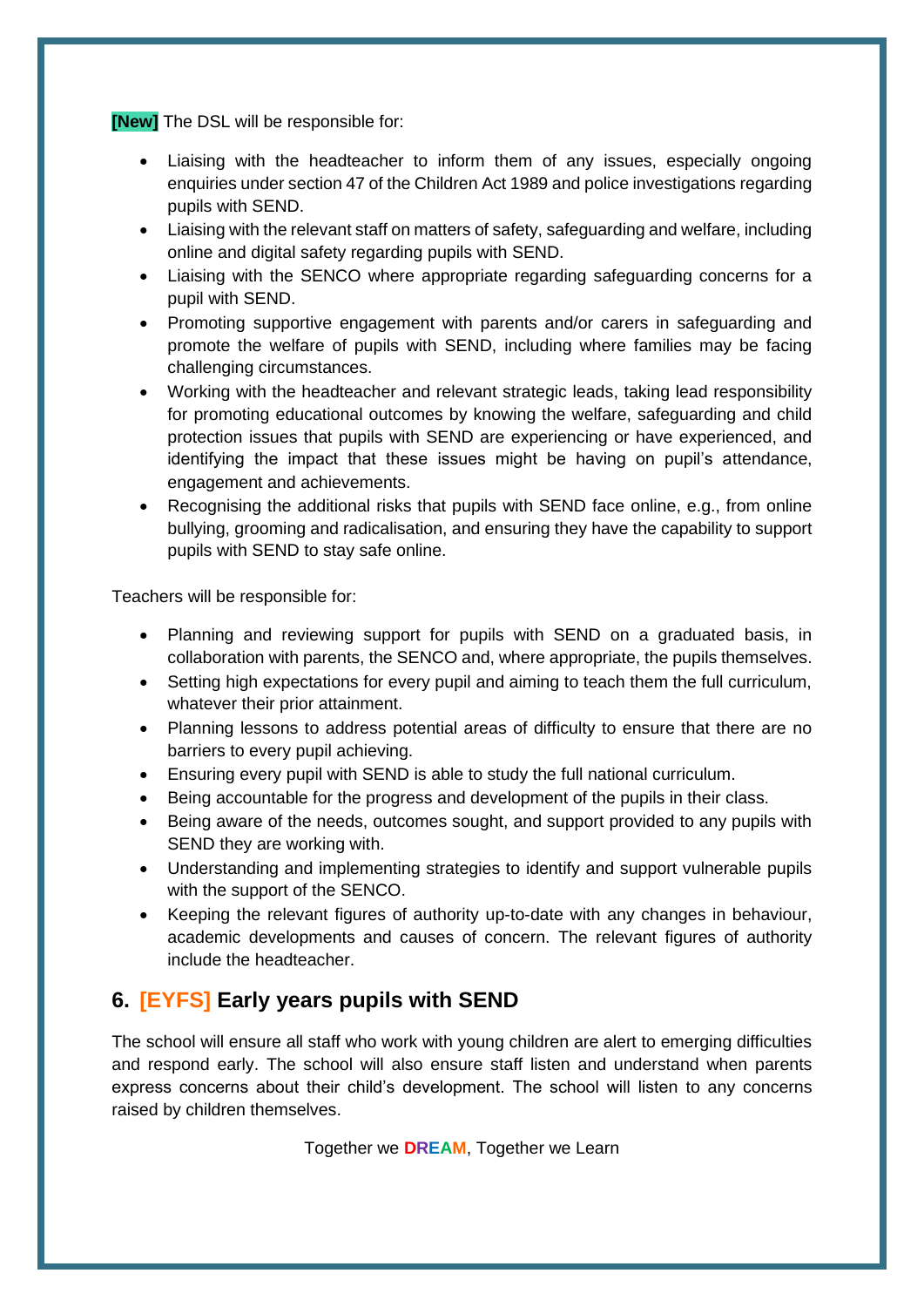The school will ensure that:

- Children with SEND get the support that they need.
- Children with SEND engage in the activities that the school offers alongside children who do not have SEND.
- The SENCO is responsible for coordinating SEND provision.
- Parents are informed when the school makes special educational provision for their child.
	- A report is prepared and sent to parents that includes the following:
	- The implementation of our SEND Policy
	- Our arrangements for the admission of children with SEND
	- The steps being taken to prevent children with SEND from being treated less favourably than others
	- The facilities provided to enable access to the school for children with SEND
	- Our Accessibility Plan, showing how we plan to improve access over time

## <span id="page-10-0"></span>**7. Children with specific circumstances**

#### LAC

Pupils at the school who are being accommodated, or who have been taken into care, by the LA are legally defined as being 'looked after' by the LA.

The school recognises that pupils that have SEND are more likely to be 'looked after', and it is likely that a significant proportion of them will have an EHC plan.

The school has a designated member of staff for coordinating the support for LAC.

Where that role is carried out by a person other than the SENCO, designated teachers will work closely with the SENCO to ensure that the implications of a child being both looked after and having SEND are fully understood by relevant school staff.

#### **EAL**

The school will give particular care to the identification and assessment of the SEND of pupils whose first language is not English.

The school will consider the pupil within the context of their home, culture and community.

Where there is uncertainty about an individual pupil, the school will make full use of any local sources of advice relevant to the language group concerned, drawing on community liaison arrangements wherever they exist.

The school appreciates having EAL is not equated to having learning difficulties. At the same time, when pupils with EAL make slow progress, it will not be assumed that their language status is the only reason; they may have SEND.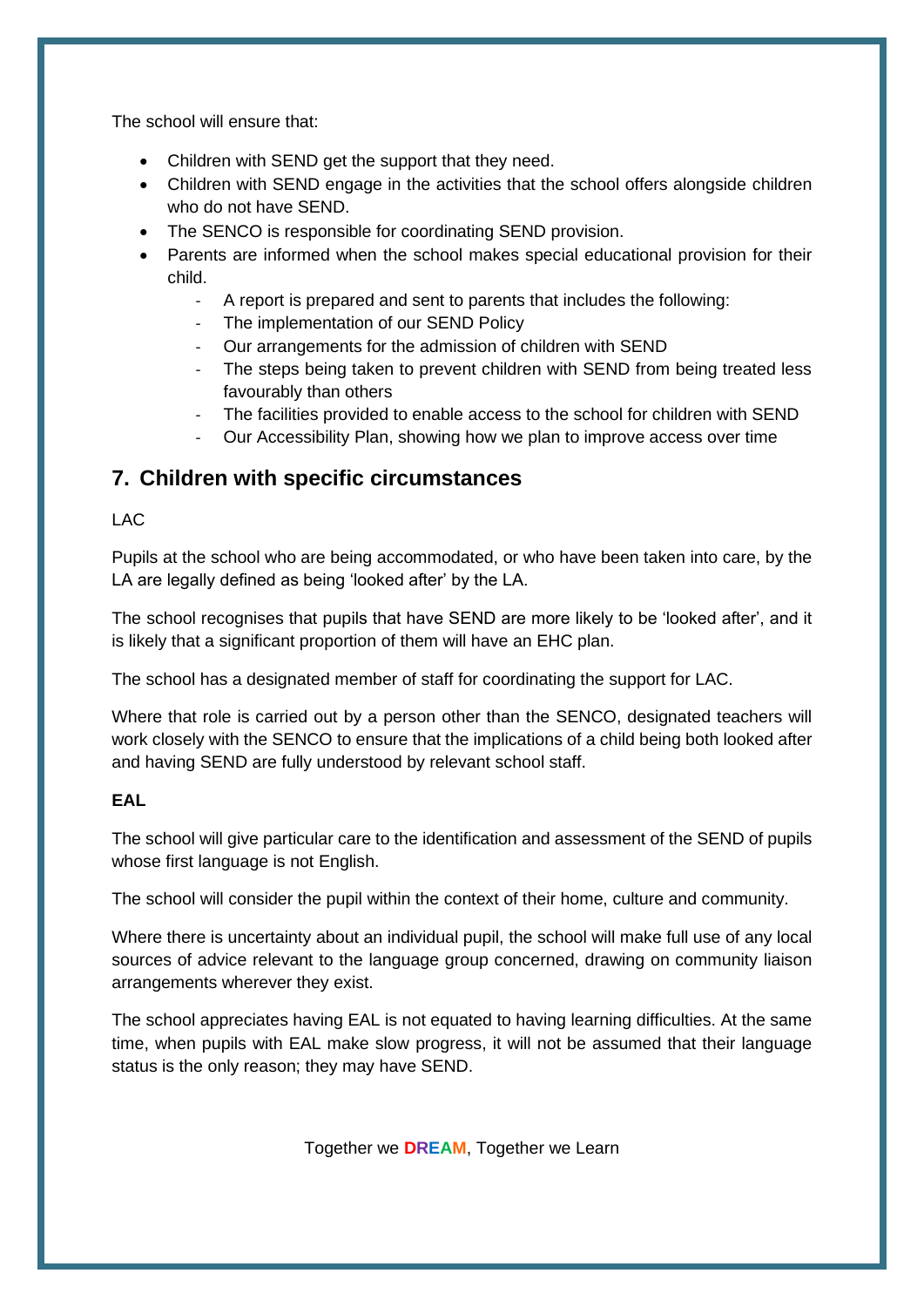The school will look carefully at all aspects of a pupil's performance in different subjects to establish whether the problems they have in the classroom are due to limitations in their command of English or arise from SEND.

# <span id="page-11-0"></span>**8. [Updated] Admissions**

**[Updated]** The school will ensure it meets its duties set under the DfE's 'School Admissions Code' by:

- **[New]** Not refusing admission for a child thought to be potentially disruptive, or likely to exhibit challenging behaviour, on the grounds that the child is first to be assessed for SEND.
- Not refusing admission for a child that has named the school in their EHC plan.
- Considering applications from parents of children who have SEND but do not have an EHC plan.
- Not refusing admission for a child who has SEND but does not have an EHC plan because the school does not feel able to cater for those needs.
- Not refusing admission for a child who does not have an EHC plan.
- **[New]** Not discriminating against or disadvantaging applicants with SEND.
- **[New]** Ensuring policies relating to school uniform and trips do not discourage parents of pupils with SEND from applying for a place.
- Adopting fair practices and arrangements in accordance with the 'School Admissions Code' for the admission of children without an EHC plan.
- **[New]** Ensuring the school's oversubscription arrangements will not disadvantage children with SEND.
- **[New]** Ensuring that tests for selection are accessible to children with SEND, with reasonable adjustments made where necessary.

Arrangements for the fair admissions of pupils with SEND are outlined in the Admissions Policy and will be published on the school website.

# <span id="page-11-1"></span>**9. Involving pupils and parents in decision-making**

Parents of pupils with SEND will be encouraged to share their knowledge of their child; the headteacher and SENCO will aim to give them the confidence that their views and contributions are valued and will be acted upon.

Parents will always be formally notified when the school provides their child with SEND support.

Decisions on whether the school will commission added provisions will be discussed thoroughly with the LA, parents and, when appropriate, the pupil involved.

Decisions about education will not unnecessarily disrupt a pupil's education or any health treatment underway.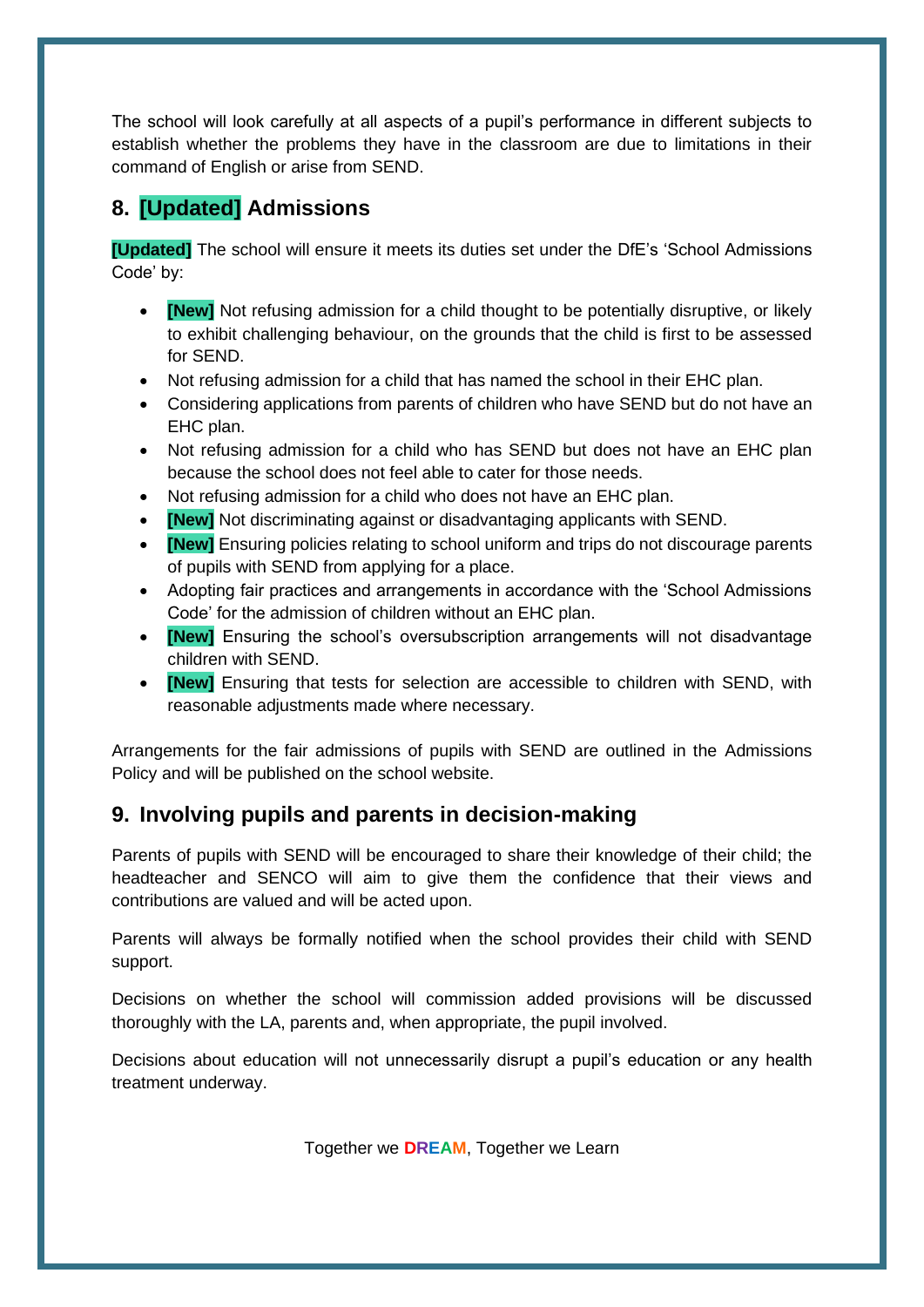The planning that the school implements will help parents and pupils with SEND express their needs, wishes and goals, and will:

- Focus on the pupil as an individual, not allowing their SEND to become a label.
- Be easy for pupils and their parents to understand by using clear, ordinary language and images, rather than professional jargon.
- Highlight the pupil's strengths and capabilities.
- Enable the pupil, and those who know them best, to say what they have done, what they are interested in and what outcomes they are seeking in the future.
- Tailor support to the needs of the individual.
- Organise assessments to minimise demands on parents.
- Bring together relevant professionals to discuss and agree together the overall approach.

The class teacher, supported by the SENCO, will meet with pupils and their parents **three** times per academic year to set clear outcomes, review progress, discuss activities and support, and identify parental responsibilities.

#### <span id="page-12-0"></span>**10. Joint commissioning, planning and delivery**

The school is committed to ensuring that pupils with SEND can achieve their ambitions and the best possible educational outcomes, as well as other opportunities, such as securing employment and living as independently as possible.

The school will work closely with local education, health and social care services to ensure pupils get the right support.

The school will assist the LA in carrying out their statutory duties under the Children and Families Act 2014, by ensuring that services work together where this promotes children and young people's wellbeing or improves the quality of special educational provision (Section 25 of the Children and Families Act 2014).

The school will draw on the wide range of local data sets about the likely educational needs of pupils with SEND to forecast future needs, including:

- Population and demographic data.
- Prevalence data for different kinds of SEND among children and young people at the national level.
- Numbers of local children with EHC plans and their main needs.
- The numbers and types of settings locally that work with or educate pupils with SEND.
- An analysis of local challenges or sources of health inequalities.
- The school's Data Protection Policy will be adhered to at all times.

The school will plan, deliver and monitor services against how well outcomes have been met, including, but not limited to:

• Improved educational progress and outcomes for pupils with SEND.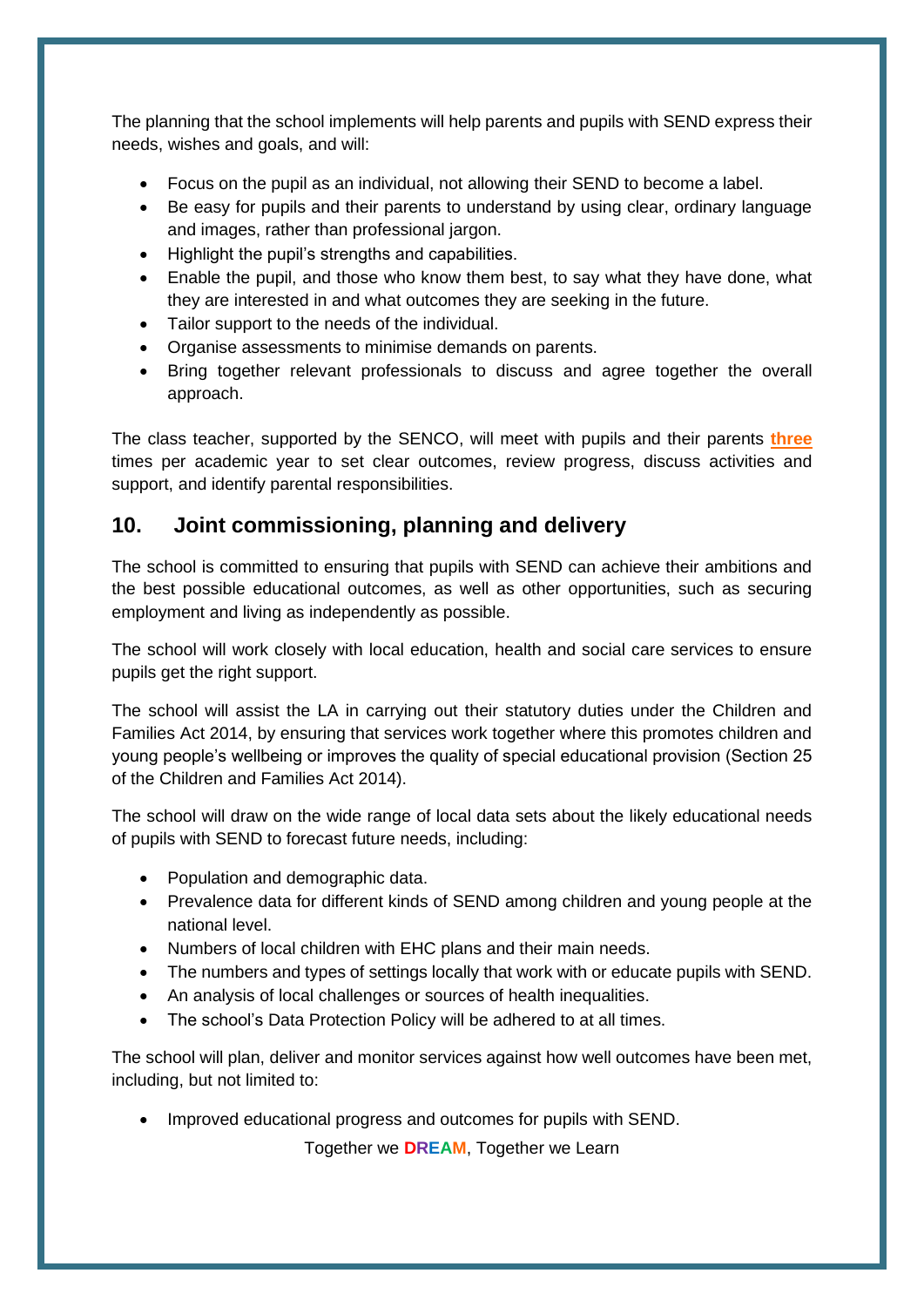• Increasing the identification of pupils with SEND prior to school entry.

Where pupils with SEND also have a medical condition, their provision will be planned and delivered in coordination with the EHC plan.

SEND support will be adapted and/or replaced depending on its effectiveness in achieving the agreed outcomes.

## <span id="page-13-0"></span>**11. Funding**

The school will allocate the appropriate amount of core per-pupil funding and notional SEND budget outlined in the Local Offer for the SEND provision of its pupils.

Personal budgets are allocated from the LA's high needs funding block; the school will continue to make SEND provision from its own budgets, even if a pupil has an EHC plan.

### <span id="page-13-1"></span>**12. Local Offer**

The school's governing board will collaborate with and support the LA in developing and reviewing the Local Offer, where necessary and appropriate, to ensure that it is:

- **Collaborative**: Where appropriate, the school will work with LAs, parents and pupils in developing and reviewing the Local Offer. The school will also cooperate with those providing services.
- **Accessible**: The school will collaborate with the LA during development and review to ensure that the LA's Local Offer is easy to understand, factual and jargon-free; is structured in a way that relates to pupils' and parents' needs, e.g. by broad age group or type of special educational provision; and is well signposted and publicised.
- **Comprehensive**: The school will help to ensure that parents and pupils understand what support can be expected to be available across education, health and social care from age 0 to 25 and how to access it. The school will assist the LA in ensuring that the Local Offer includes eligibility criteria for services, where relevant, and makes it clear where to go for information, advice and support, as well as how to make complaints about provision or appeal against decisions.
- **Up-to-date**: The school will work with the LA to review the Local Offer to ensure that, when parents and pupils access the Local Offer, the information is up-to-date.

The school will provide the LA with information about their existing SEND provision and capabilities to support pupils with SEND to aid in the drafting of the Local Offer, where required.

### <span id="page-13-2"></span>**13. Graduated approach**

Once a pupil with SEND has been identified, the school will employ a graduated approach to meet the pupil's needs by:

• Establishing a clear assessment of the pupil's needs.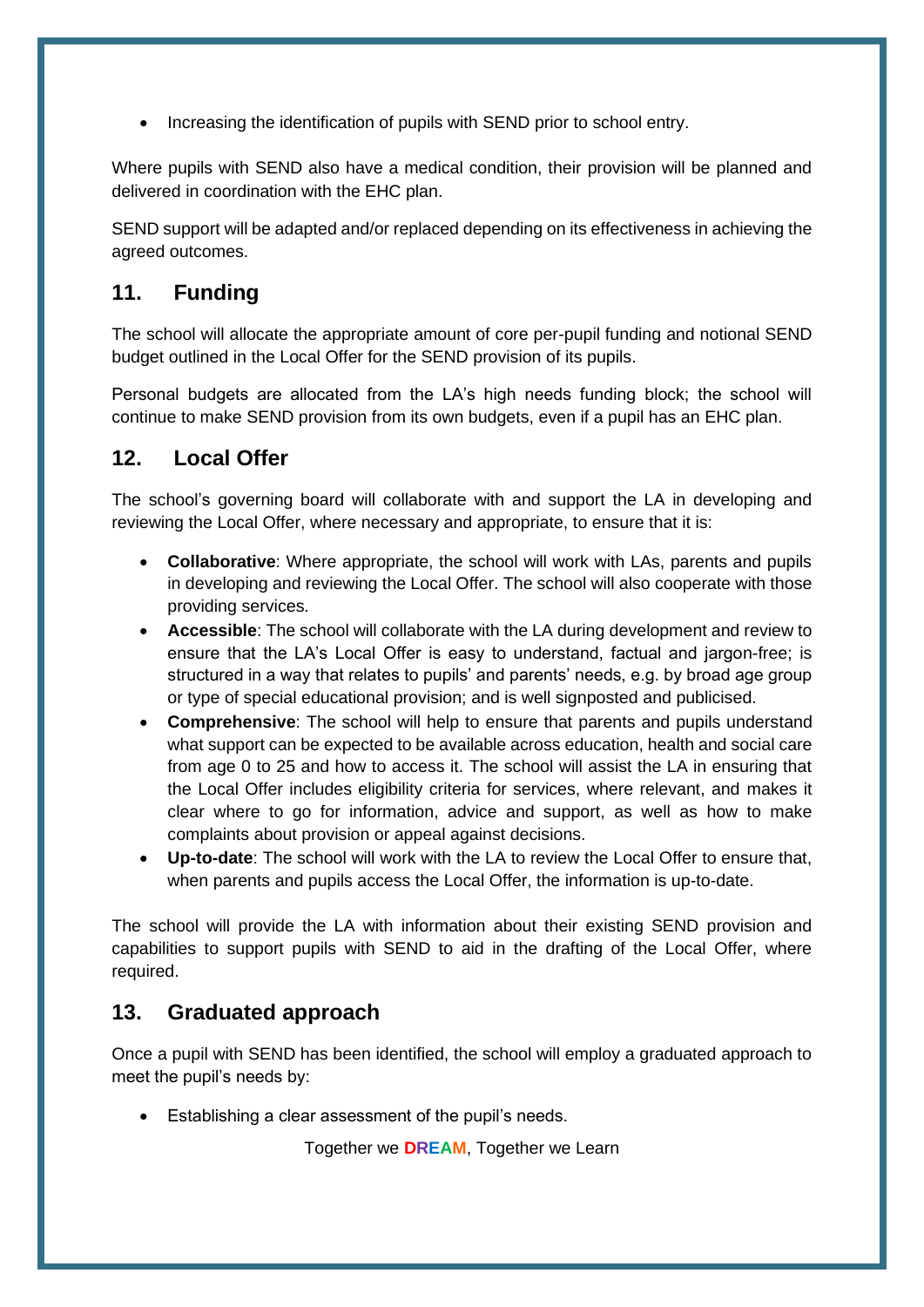- Planning, with the pupil's parents, the interventions and support to be put in place, as well as the expected impact on progress, development and behaviour, along with a clear date for review.
- Implementing the interventions, with the support of the SENCO.
- Reviewing the effectiveness of the interventions and making any necessary revisions.

#### <span id="page-14-0"></span>**14. Assessment**

The school will, in consultation with the pupil's parents, request a statutory assessment of SEND where the pupil's needs cannot be met through the resources normally available within the school.

Consideration of whether SEND provision is required, and thus an EHC plan, will start with the desired outcomes and the views of the parents and pupil.

The school will meet its duty to respond to any request for information relating to a statutory assessment within six weeks of receipt.

The school will gather advice from relevant professionals about the pupil concerned, including their education, health and care needs, desired outcomes and any special education, health and care provision that may be required to meet their identified needs and achieve desired outcomes.

In tracking the learning and development of pupils with SEND, the school will:

- Base decisions on the insights of the pupil and their parents.
- Set pupils challenging targets.
- Track pupils' progress towards these goals.
- Review additional or different provisions made for them.
- Promote positive personal and social development outcomes.
- Base approaches on the best possible evidence and ensure that they are having the required impact on progress.

Detailed assessments will identify the full range of the individual's needs, not just the primary need.

Where possible, pupils' needs will be defined under the 'Special educational needs and disability code of practice: 0 to 25 years' broad areas of need:

- Communication and interaction.
- Cognition and learning.
- Social, emotional and mental health difficulties.
- Sensory and/or physical needs.

Where a pupil continually makes little or no progress, or is working substantially below expected levels, the school will consult with parents before involving specialists.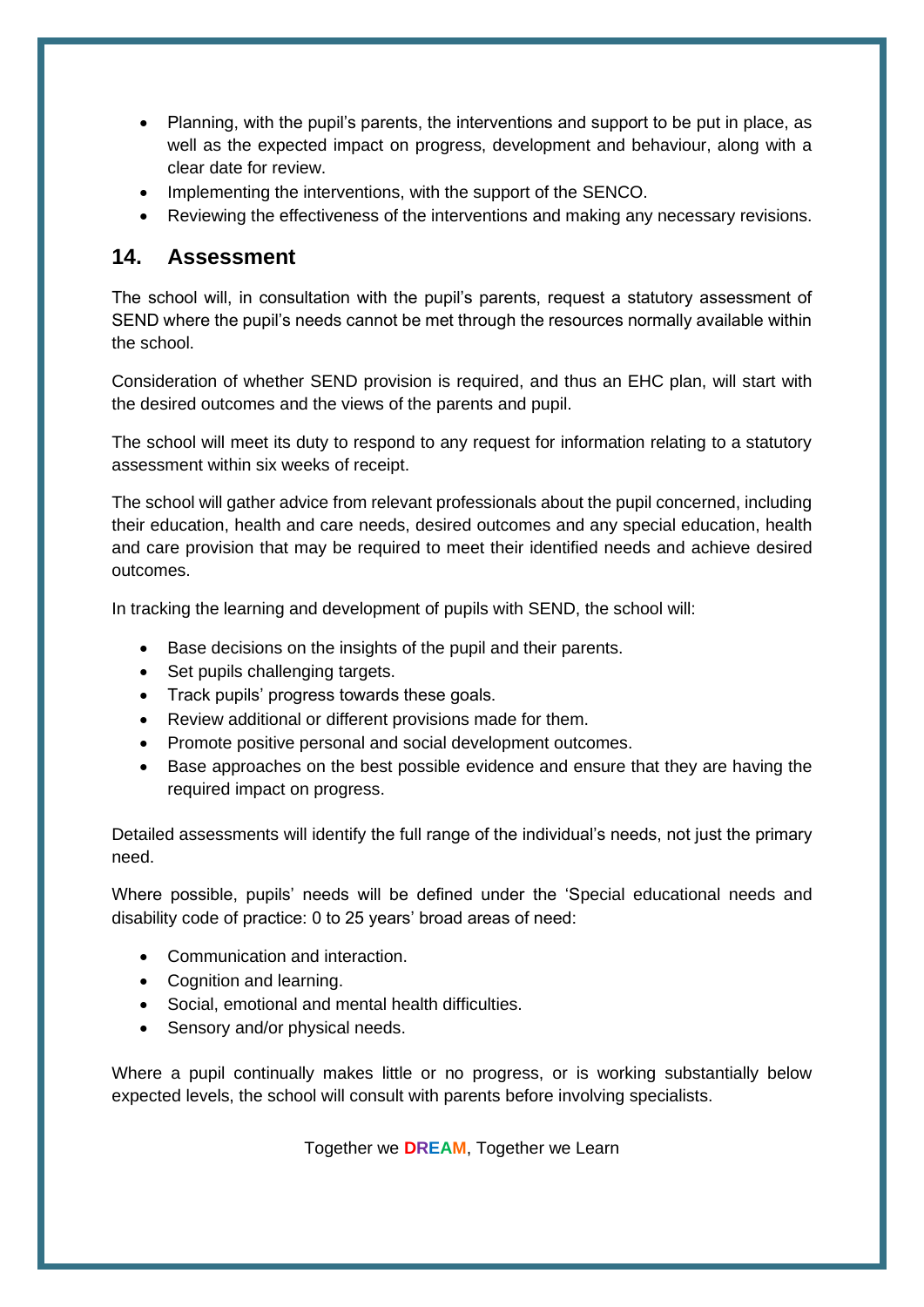## <span id="page-15-0"></span>**15. Training**

Relevant staff members will keep up-to-date with any necessary training, which will be provided by the SENCO, as well as external agencies, where appropriate. Training will cover both the mental and physical needs of pupils with SEND. The training offered will be delivered to ensure equality, diversity, understanding and tolerance.

Mental health will be a key consideration for all training that the SENCO participates in, along with any training that staff are given.

During staff induction, all staff will receive SEND training.

Training will cover the following:

- Identifying SEND in pupils
- Liaising with the school's SENCO
- Implementing support measures
- Monitoring the success of those support measures
- De-escalation techniques
- Restraining techniques
- How to develop peaceful learning environments
- How to develop lessons so they are engaging for pupils with varying forms of SEND
- Reasonable adjustments
- How to help with emotional development

#### <span id="page-15-1"></span>**16. Promoting mental health and wellbeing**

The school will implement a Social, Emotional and Mental Health (SEMH) Policy. The school will ensure that there is a focus on promoting pupils' resilience, confidence and ability to learn in subjects across the curriculum.

Positive classroom management and working in small groups will be implemented to promote positive behaviour, social development and high self-esteem. Specialist services will be available where a pupil requires such services. Where appropriate, the school will support parents in the management and development of their child.

Peer mentoring will be used to encourage and support pupils suffering with SEMH difficulties. Mentors will act as a confidant with the aim of easing the worries of their mentee.

When in-school intervention is not appropriate, referrals and commissioning will be used instead. The school will continue to support the pupil as best it can.

For pupils with more complex problems, additional in-school support will include:

- Supporting the pupil's teacher, to help them manage the pupil's behaviour.
- Additional educational one-to-one support for the pupil.
- One-to-one therapeutic work with the pupil, delivered by mental health specialists.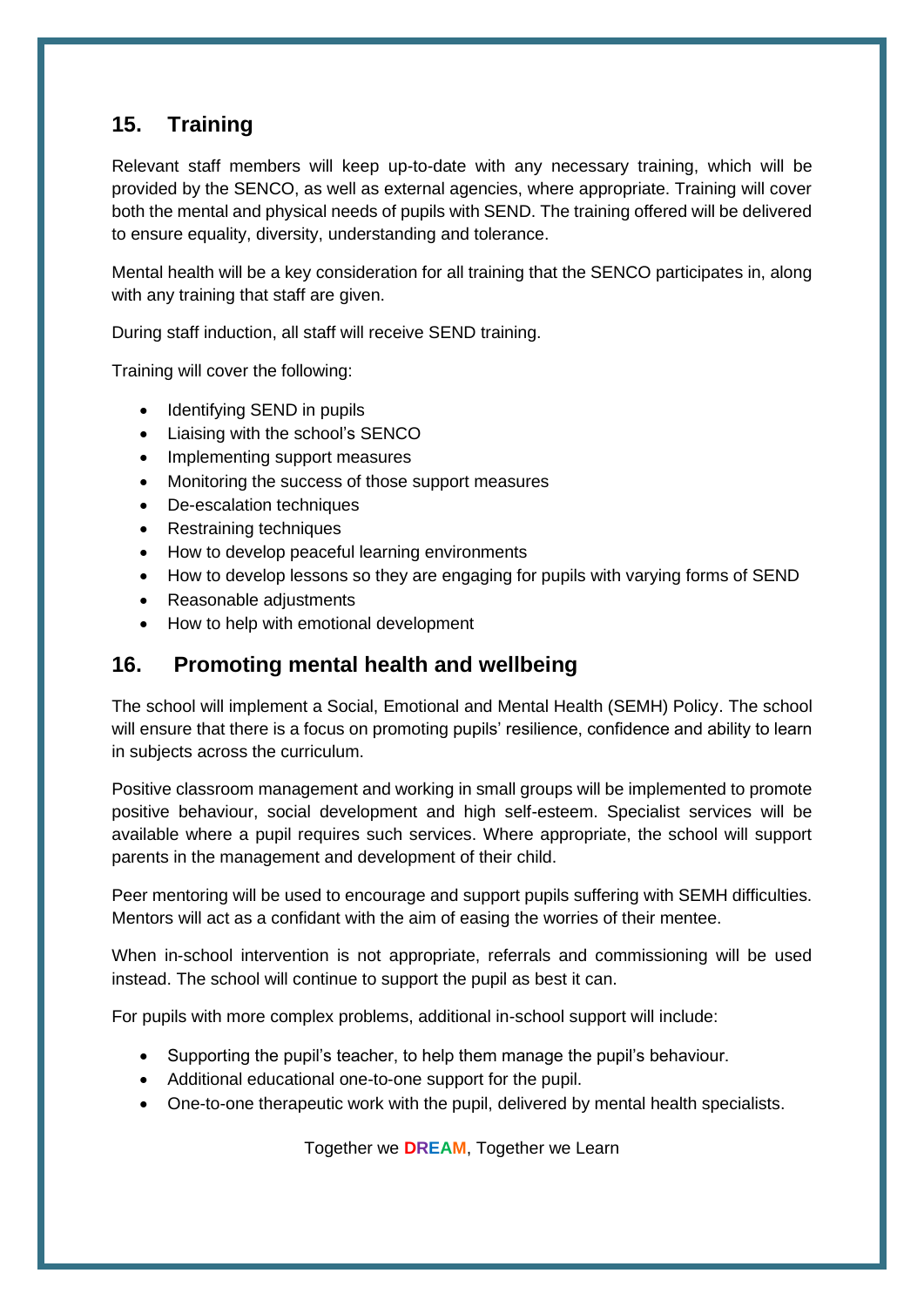- An IHP. All schools must comply with the statutory duty of caring for pupils with medical needs.
- Providing professional mental health recommendations, e.g. regarding medication.
- Family support and/or therapy, upon the recommendation of mental health professionals.

The school will consider whether disruptive behaviour is a manifestation of SEMH needs.

The school will focus on work that helps to build self-esteem and self-discipline with the aim of addressing disruptive behaviour.

#### <span id="page-16-0"></span>**17. EHC plans**

The school will fully cooperate with the LA when research about the pupil is being conducted. The school will provide the LA with any information or evidence needed. All relevant teachers will be involved in contributing information to the LA.

Where the LA provides a pupil with an EHC plan, the school will involve the parents and the pupil in discussions surrounding how the school can best implement the plan's provisions to help the pupil thrive in their education, and will discern the expected impact of the provision on the pupil's progress.

The school will meet its duty to provide views on a draft EHC plan within 15 days. If the decision is taken not to issue an EHC plan, the school will consider and implement the recommendations of feedback from the LA regarding how the pupil's outcomes can be met through the school's existing provision.

If the LA decides not to issue an EHC plan, the parents of the pupil, or the pupil themselves, will be informed within a maximum of 16 weeks from the initial request of an EHC assessment.

The school will admit any pupil that names the school in an EHC plan or EHC needs assessment process. The school will ensure that all those teaching or working with a pupil named in an EHC plan are aware of the pupil's needs and that arrangements are in place to meet them.

All reasonable provisions will be taken by the school to provide a high standard of education.

Staff will be briefed about any potential problems and a procedure will be put into place to deal with certain situations. The school will specify short-term targets sought for a pupil in terms of specific, measurable, achievable, realistic and time-bound (SMART) outcomes.

The school will review each pupil's EHC plan to ensure that it includes the statutory sections outlined in the 'Special educational needs and disability code of practice: 0 to 25 years', labelled separately from one another. If a pupil's needs significantly change, the school will request a re-assessment of an EHC plan at least six months after an initial assessment. Thereafter, the governing board or headteacher will request the LA to conduct a reassessment of a pupil whenever they feel it is necessary. Following the re-assessment, a final EHC plan will be issued within 14 weeks from the request being made.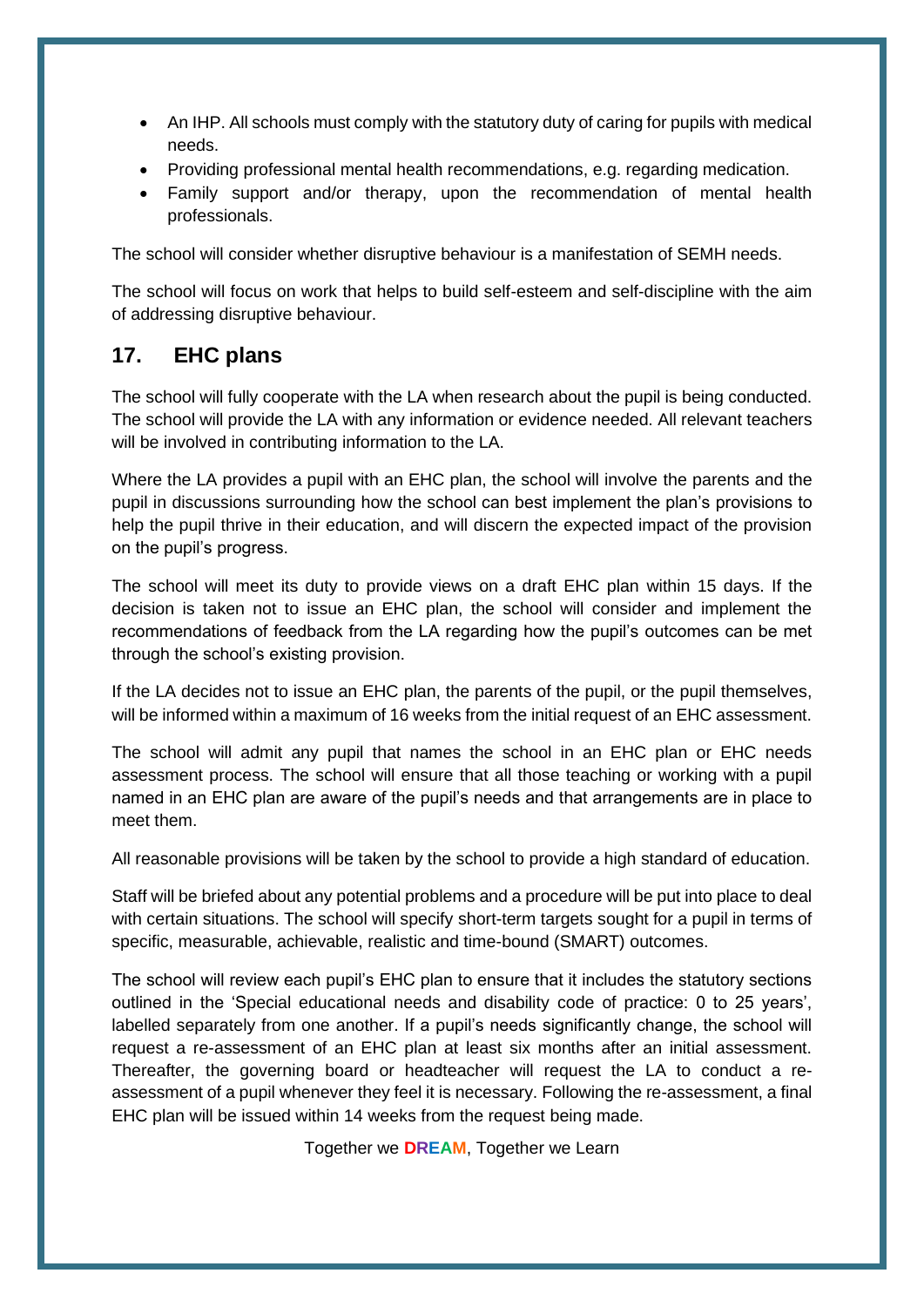The school will ensure that any EHC plan information is kept confidential and disclosed on a need-to-know basis. Information regarding a pupil's EHC plan will only be shared with other educational settings if the pupil is transferring there, for the setting to develop an individual learning plan. The school will take steps to ensure that pupils and parents are actively supported in developing and reviewing EHC plans.

Where necessary, the school will provide support from an advocate to ensure the pupil's views are heard and acknowledged.

The school will ensure that parents are consistently kept involved throughout the implementation of an EHC plan.

The school will ensure that the whole process of an EHC needs assessment and development takes no longer than 20 weeks from when the initial request was received.

## <span id="page-17-0"></span>**18. Reviewing the EHC plan**

The school will:

- Cooperate with the relevant individuals to ensure an annual review meeting takes place, including convening the meeting on behalf of the LA if requested.
- Ensure that the appropriate people are given at least two weeks' notice of the date of the meeting.
- Contribute any relevant information and recommendations about the EHC plan to the LA, keeping parents involved at all times.
- Ensure that sufficient arrangements are put in place at the school to host the annual review meeting.
- Cooperate with the LA during annual reviews.
- Lead the review of the EHC plan in order to create the greatest confidence amongst pupils and their parents.
- Seek advice and information about the pupil prior to the annual review meeting from all parties invited, and send any information gathered to all those invited, at least two weeks in advance of the meeting.
- Prepare and send a report of the meeting to everyone invited within two four weeks of the meeting, which sets out any recommendations and amendments to the EHC plan.
- Provide the LA and parents with any evidence to support the proposed changes and giving those involved at least 15 days to comment and make representations.
- Clarify to the parents and pupil that they have the right to appeal the decisions made in regard to the EHC plan.

# <span id="page-17-1"></span>**19. [Updated] Safeguarding**

**[Updated]** The school recognises that evidence shows children with SEND are at a greater risk of abuse and maltreatment and will ensure that staff are aware that pupils with SEND:

Together we **DREAM**, Together we Learn • Have the potential to be disproportionately impacted by behaviours such as bullying.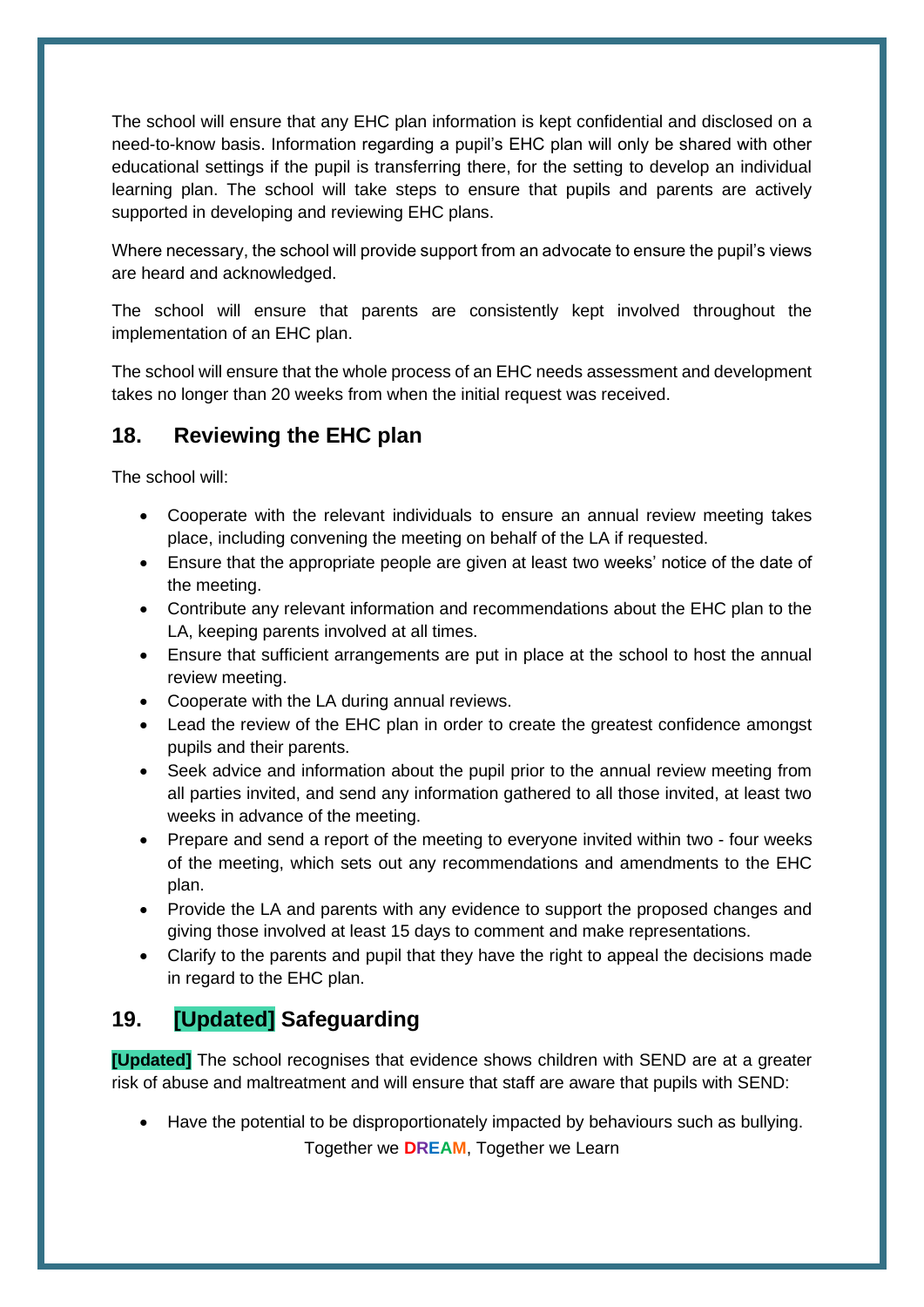- May face additional risks online, e.g. from online bullying, grooming and radicalisation.
- **[Updated]** Are at greater risk of abuse, including, but not limited to, peer-on-peer abuse, neglect and sexual violence or harassment.

**[Updated]** The school recognises that there are additional barriers to recognising abuse and neglect in this group of pupils. These barriers include, though are not limited to,

- **[Updated]** Assumptions that indicators of possible abuse such as behaviour, mood and injury relate to the pupil's condition without further exploration.
- **[New]** These pupils being more prone to peer group isolation or bullying (including prejudice-based bullying) than other pupils.
- **[New]** The potential for pupils with SEND or certain medical conditions being disproportionally impacted by behaviours such as bullying, without outwardly showing any signs.
- **[New]** Communication barriers and difficulties in managing or reporting these challenges.

**[Updated]** The headteacher and governing board will ensure that the school's Child Protection and Safeguarding Policy reflects the fact that these additional barriers can exist when identifying abuse. When using reasonable force in response to risks presented by incidents involving pupils with SEND, staff will have due regard for the procedures outlined in the school's Physical Intervention Policy.

Care will be taken by all staff, particularly those who work closely with pupils with SEND, to notice any changes behaviour or mood, or any injuries, and these indicators will be investigated by the DSL in collaboration with the SENCO.

#### <span id="page-18-0"></span>**20. Transferring between different phases of education**

EHC plans will be reviewed and amended in sufficient time prior to a pupil moving between key phases of education, to allow for planning for and, where necessary, commissioning of support and provision at the new phase.

The review and amendments will be completed by 15 February in the calendar year of the transfer at the latest for transfers into or between schools.

The key transfers are as follows:

- Early years provider to school
- Infant school to junior school
- Primary school to middle school
- Primary school to secondary school
- Middle school to secondary school

#### <span id="page-18-1"></span>**21. SEND tribunal**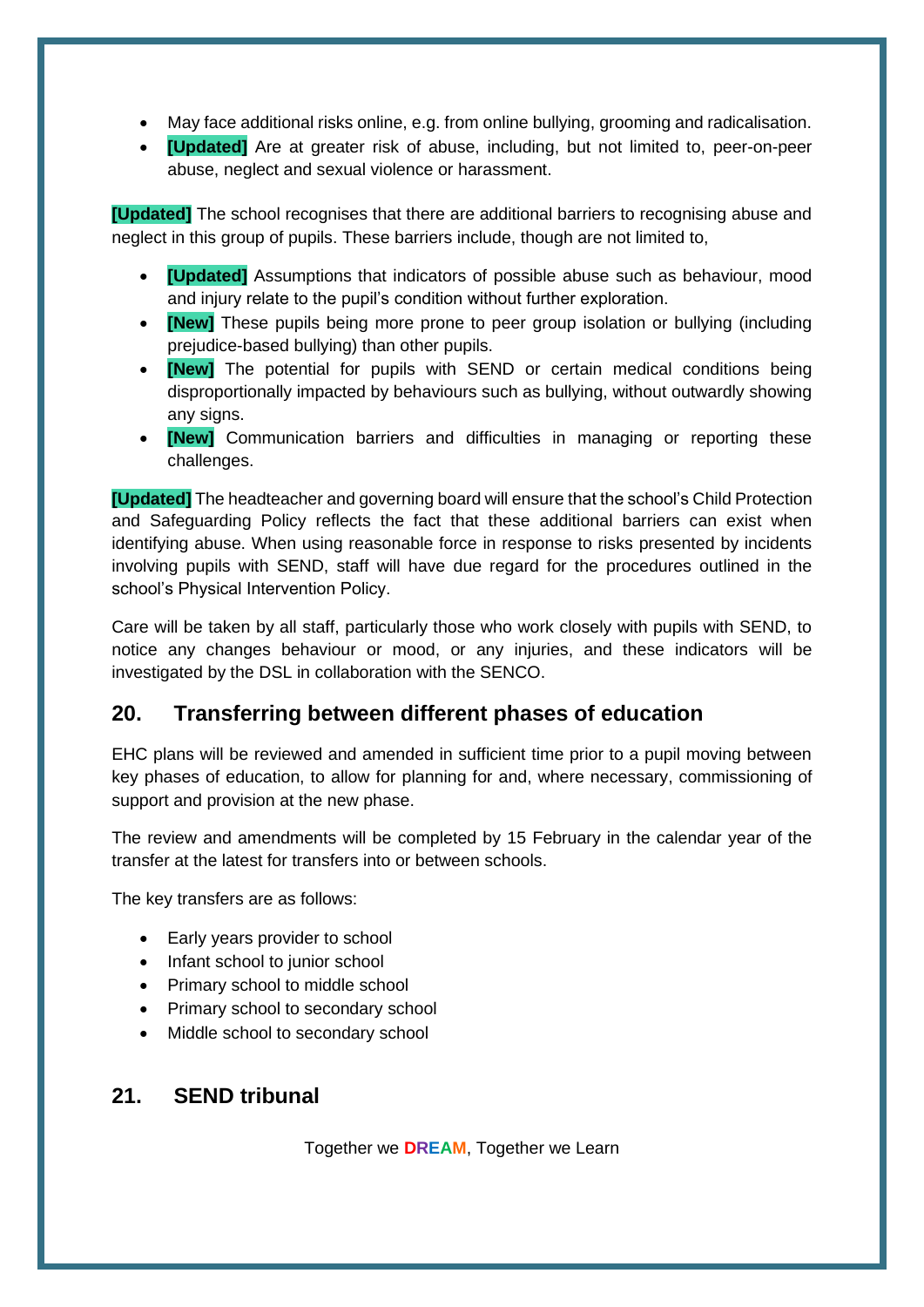All disagreements about an EHC plan will be attempted to be resolved as quickly as possible, without the pupil's education suffering.

In all cases, the school's written Complaints Procedures Policy will be followed, allowing for a complaint to be considered informally at first.

Following a parent's serious complaint or disagreement about the SEND provisions being supplied to a pupil, the school will contact the LA immediately to seek disagreement resolution advice, regardless of whether an EHC plan is in place.

- Where necessary, the headteacher will make the relevant parties aware of the disagreement resolution service.
- **[EYFS]** Parents are made aware that Ofsted can consider complaints relating to whole school SEND early years provision, if the problem has not been resolved informally.

The school will meet any request to attend a SEND tribunal and explain any departure from its duties and obligations under the 'Special educational needs and disability code of practice: 0 to 25 years'.

Following the use of informal resolutions, the case will be heard in front of three people, one of whom must be independent of the management and running of the school. If disagreements are not resolved at a local level, the case will be referred to the DfE. The school will fully cooperate with the LA by providing any evidence or information that is relevant. All staff involved in the care of the pupil will cooperate with parents to provide the pupil with the highest standard of support and education.

### <span id="page-19-0"></span>**22. Supporting successful preparation for adulthood**

The school will ensure that pupils are supported to make a smooth transition to whatever they will be doing next, e.g. moving on to higher education.

The school will engage with secondary schools, as necessary, to help plan for any transitions.

The school will transfer all relevant information about pupils to any educational setting that they are transferring to.

If a pupil has been excluded, the school has a duty to arrange suitable, full-time education from the sixth day of a fixed period exclusion and to provide full details of any SEND provisions necessary, in accordance with the school's Exclusion Policy.

If it is in the best interest of the pupil, the school may commission alternative provision, in line with any EHC plans in place, for pupils who face barriers to participate in mainstream education.

The school will take an active role in preparing pupils with SEND for their transition into adult life, preparing them to achieve their ambitions in terms of HE, FE or employment, taking responsibility for their health, where they will live, their relationships, their finances, social integration and independence.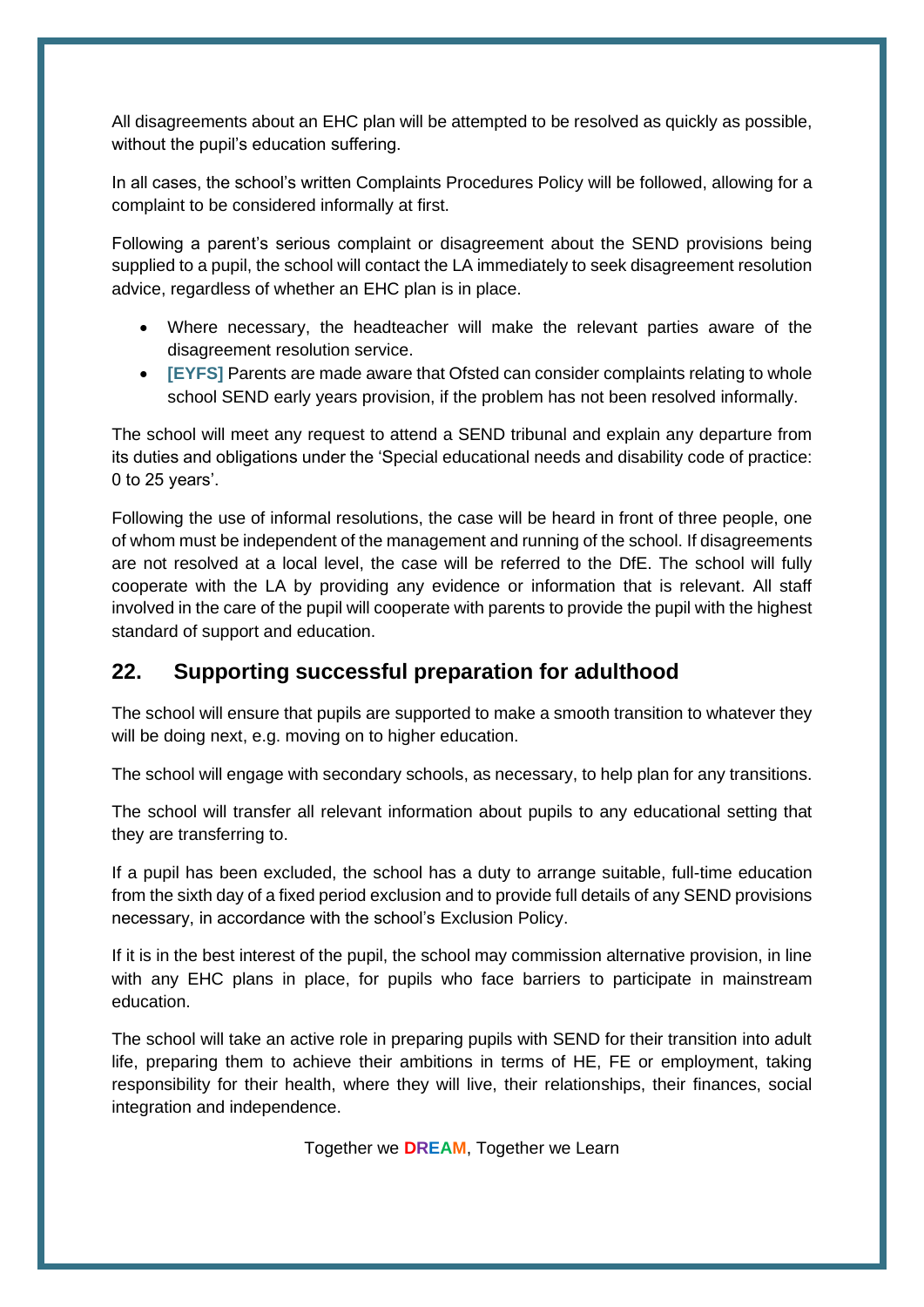## **23. Data and record keeping**

The school's records will:

- Include details of SEND, outcomes, action, agreed support, teaching strategies and the involvement of specialists, as part of its standard management information system to monitor the progress, behaviour and development of all pupils.
- Maintain an accurate and up-to-date register of the provision made for pupils with SEND.
- Show all the provisions the school makes which is different or additional to that offered through the school curriculum on a provision map.

The school keeps data on the levels and types of need within the school and makes this available to the LA.

The SEND information report will be prepared by the governing board, and will be published on the school website; it will include all the information outlined in paragraphs 6.79 and 6.83 of the 'Special educational needs and disabilities code of practice: 0 to 25 years'.

All information will be kept in accordance with the school's Records Management Policy and Data Protection Policy.

#### <span id="page-20-0"></span>**24. Confidentiality**

The school will not disclose any EHC plan without the consent of the pupil's parents, except for disclosure:

- To a SEND tribunal when parents appeal, and to the Secretary of State under the Education Act 1996.
- On the order of any court for any criminal proceedings.
- For the purposes of investigations of maladministration under the Local Government Act 1974.
- To enable any authority to perform duties arising from the Disabled Persons (Services, Consultation and Representation) Act 1986, or from the Children Act 1989 relating to safeguarding and promoting the welfare of children.
- To Ofsted inspection teams as part of their inspections of schools and LAs.
- To any person in connection with the pupil's application for students with disabilities allowance in advance of taking up a place in HE.
- To the headteacher (or equivalent position) of the setting at which the pupil is intending to start their next phase of education.

The school will adhere to the Pupil Confidentiality Policy at all times.

#### <span id="page-20-1"></span>**25. Resolving disagreements**

The school is committed to resolving disagreements between pupils and the school.